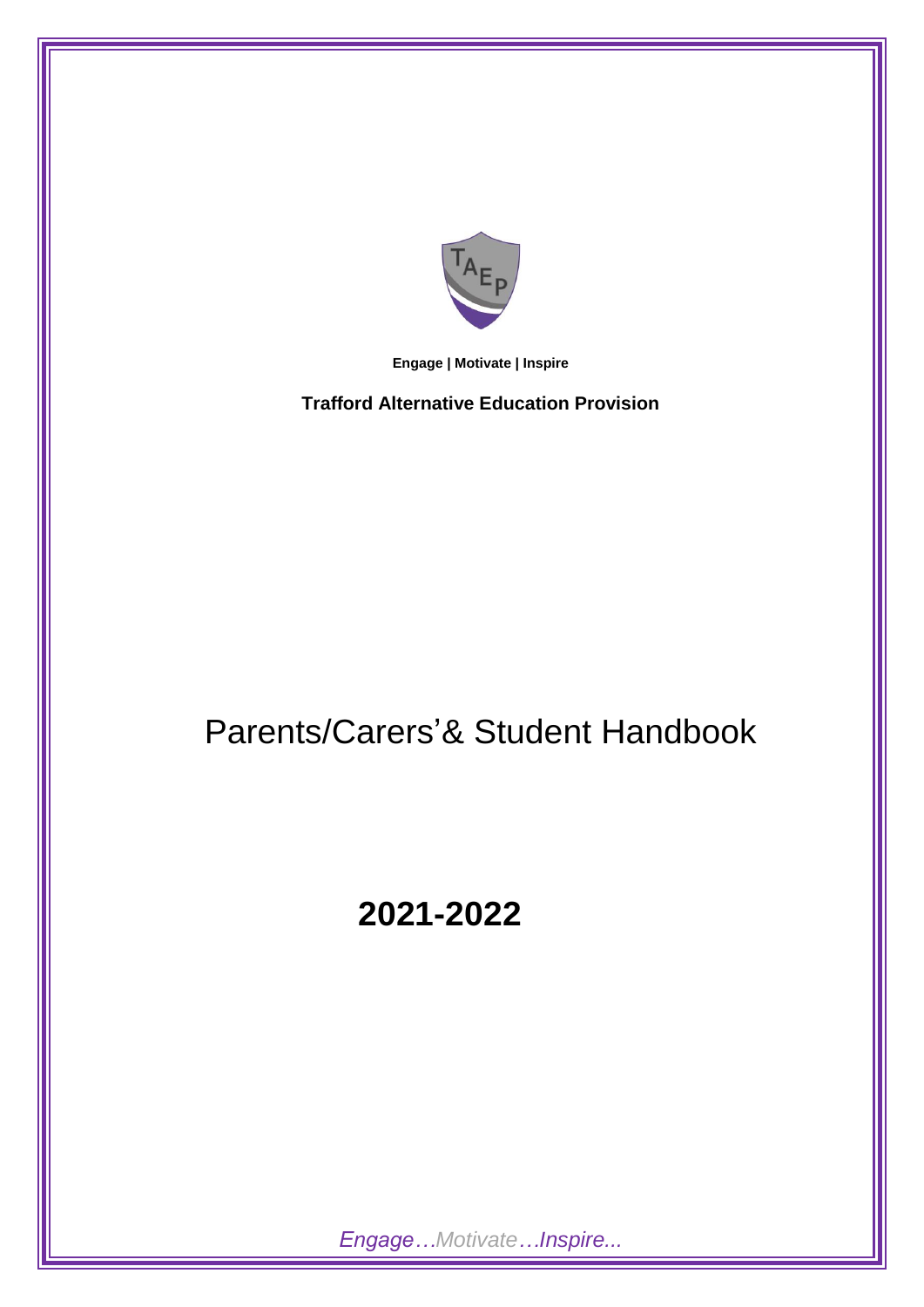# **Contents**

| 1.               | <b>Mission Statement</b>                                                           |  |  |  |
|------------------|------------------------------------------------------------------------------------|--|--|--|
| $\overline{2}$ . | <b>Staff Details</b>                                                               |  |  |  |
| 3                | <b>School Contact Details</b>                                                      |  |  |  |
| 4.               | <b>Pastoral Information</b>                                                        |  |  |  |
| 5.               | The School Day                                                                     |  |  |  |
| 6.               | <b>School Lunch</b>                                                                |  |  |  |
| $\overline{7}$   | School Calendar 2020-2021                                                          |  |  |  |
| 8.               | Dress code/school uniform                                                          |  |  |  |
| 9.               | Security and personal belongings                                                   |  |  |  |
| 10.              | Use of mobile phones                                                               |  |  |  |
| 11.              | <b>PE Kit</b>                                                                      |  |  |  |
| 12.              | Attendance and punctuality                                                         |  |  |  |
|                  | Authorised attendance<br>$\bullet$                                                 |  |  |  |
|                  | Holidays during term time                                                          |  |  |  |
|                  | Tips for good attendance                                                           |  |  |  |
|                  | Punctuality                                                                        |  |  |  |
| 13.              | Dealing with Bullying                                                              |  |  |  |
| 14.              | Rewarding Good Behaviour, Progress and Personal Achievement                        |  |  |  |
|                  |                                                                                    |  |  |  |
|                  |                                                                                    |  |  |  |
|                  |                                                                                    |  |  |  |
|                  |                                                                                    |  |  |  |
|                  |                                                                                    |  |  |  |
| 15.              | <b>School Nurse</b>                                                                |  |  |  |
| 16.              | Medication                                                                         |  |  |  |
| 17.              |                                                                                    |  |  |  |
| 18.              | Damage to property – wilful damage<br>Fire drill                                   |  |  |  |
| 19.              | <b>Accidents</b>                                                                   |  |  |  |
| 20.              |                                                                                    |  |  |  |
| 21.              | Alcohol, Drugs and Smoking<br><b>Equal Opportunities</b>                           |  |  |  |
| 22.              |                                                                                    |  |  |  |
|                  | Participation in external activities/school trips                                  |  |  |  |
| 23.<br>24.       | Confidentiality and Child Protection                                               |  |  |  |
| 25.              | <b>Compliments, Comments and Complaints</b><br><b>Positive Handling Strategies</b> |  |  |  |
| 26.              | Data Protection (GDPR) & Data Sharing                                              |  |  |  |
| 27.              | <b>School Closures</b>                                                             |  |  |  |
| 28.              | <b>School Policies</b>                                                             |  |  |  |
| 29.              |                                                                                    |  |  |  |
| 30.              | Copy of Home School Agreements<br><b>GDPR Privacy Notices</b>                      |  |  |  |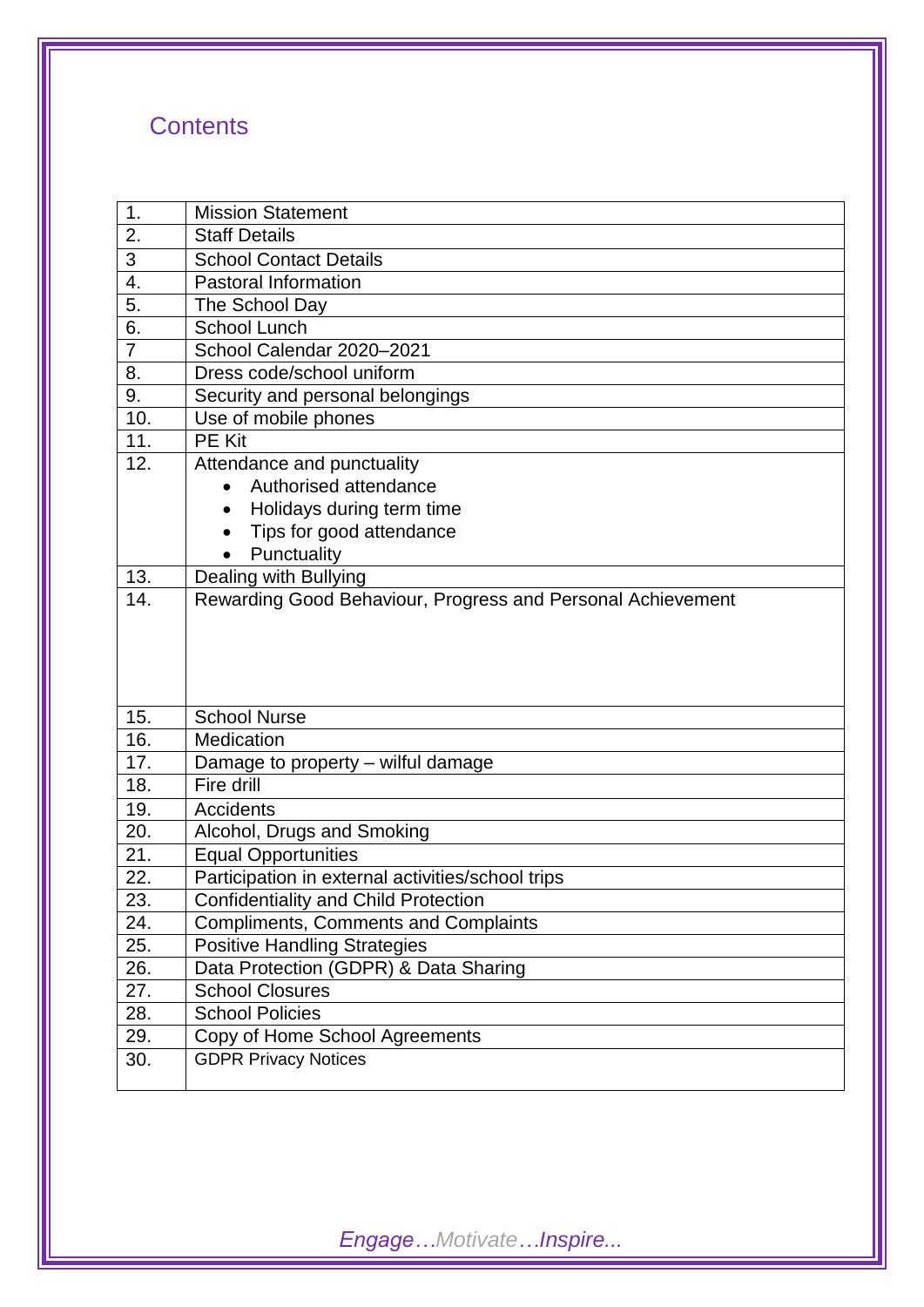

# **Trafford Alternative Education Provision**

# **Our Mission Statement**

Trafford Alternative Education Provision is committed to providing 21<sup>st</sup> Century education that promotes the academic, emotional and social development of our students. Our aim is to create a holistic, nurturing and inspiring environment where students are supported and encouraged to take charge of their lives, their learning and their decisions. Every student will have an understanding of their personal journey, challenges and future opportunities. All will be encouraged to become independent thinkers and learn to value and respect others thus enabling them to meet the challenges of the wider world. In partnership with parents, carers, schools and outside agencies Trafford Alternative Education Provision provides students and staff with a positive and supportive learning experience.

We will achieve our vision by constantly thinking about the bigger picture, working as one team, valuing our staff and their continual development and by frequently reviewing, debating and developing the curriculum.

Letthompson

**Ms Linda. H. Thompson Executive Headteacher**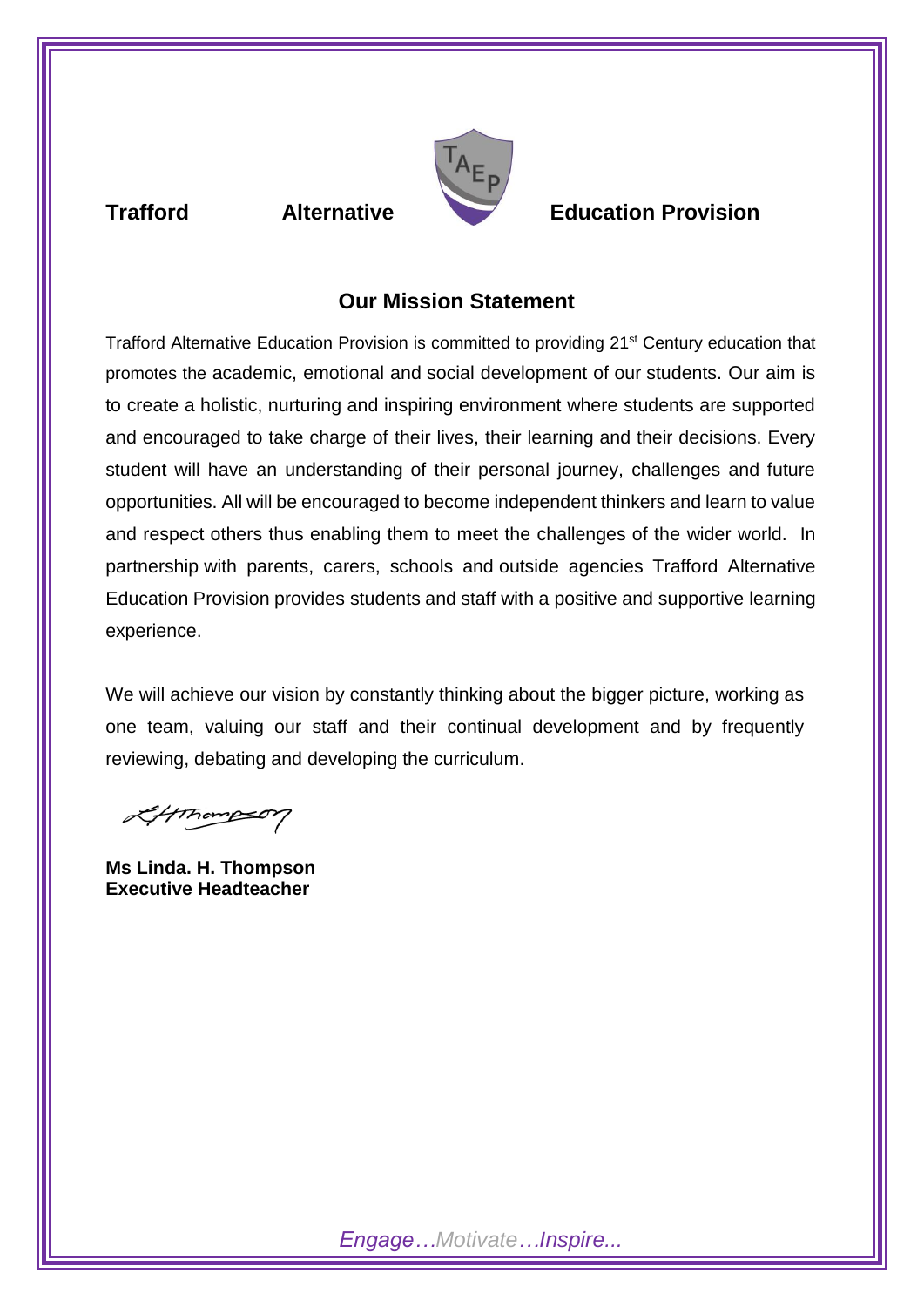# **2. Staff Details**

| <b>Name</b>             | <b>Position</b>                                                    |           |
|-------------------------|--------------------------------------------------------------------|-----------|
| Lynda Thompson          | Executive Headteacher SLT Team Teach<br>Trainer                    | FT        |
| Jasmin Boyes            | Deputy Headteacher SLT<br><b>Curriculum Standards and Progress</b> | <b>FT</b> |
| Mark Barcroft           | Associate Deputy Pastoral and Vocational<br>Provision              | <b>FT</b> |
| <b>Hayley Blane</b>     | Teacher English SENDCo (TLR) Associate SLT                         | <b>FT</b> |
| Jill Mundy              | Teacher Mathematics (TLR) Careers, ASDAN<br>and BKSB               | <b>FT</b> |
| <b>Kevin Smith</b>      | Teacher Mathematics, PE (TLR)<br>Data/Team Teach Trainer MLT       | FT        |
| Mike Scragg             | <b>HOD Teacher</b><br>Mathematics (TLR) Exams                      | <b>FT</b> |
| Kerry Kirkham           | Teacher<br>Mathematics, Humanities, PE and Home Tuition            | PT 0.6    |
| Pervin Nadim            | Teacher<br>Science                                                 | PT 0.6    |
| Joan Johnstone          | Teacher<br><b>English and Home Tuition</b>                         | PT 0.6    |
| Angela Henry            | <b>HOD Teacher</b><br>Science                                      | <b>FT</b> |
| Casey Bradbury          | Teacher<br>English and PSHE                                        | <b>FT</b> |
| <b>Alistair Bennett</b> | DT teacher                                                         | PT 0.2    |
| <b>Gareth Shore</b>     | <b>HOD Teacher</b><br><b>English and Religious Education</b>       | <b>FT</b> |
| <b>Carol Polhill</b>    | <b>Senior Teaching Assistant</b>                                   | <b>FT</b> |
| Dawn Brannigan          | Pastoral Care and Attendance                                       | <b>FT</b> |
| <b>Toni Grainge</b>     | SEND and Step Out Co-ordinator                                     | FT        |
| <b>Ashley Curtis</b>    | Teaching Assistant - Behaviour                                     | <b>FT</b> |
| John Fraiel             | <b>ECT Teacher</b>                                                 | FT.       |
| Diana Silavipour        | <b>Teaching Assistant</b>                                          | FT        |
| Kieran Levy-Williams    | Teaching Assistant                                                 | FT.       |
| Helen Berakhi           | <b>Teaching Assistant</b>                                          | FT.       |
| Nina Bielby             | <b>Business Manager</b>                                            | FT        |
| Madeleine Reid          | <b>Business Support Officer/ PA</b>                                | FT        |
| Zoe Hynes               | <b>Administrative Assistant</b>                                    | FT        |
| <b>Niall Ruddock</b>    | Site Manager                                                       | FT.       |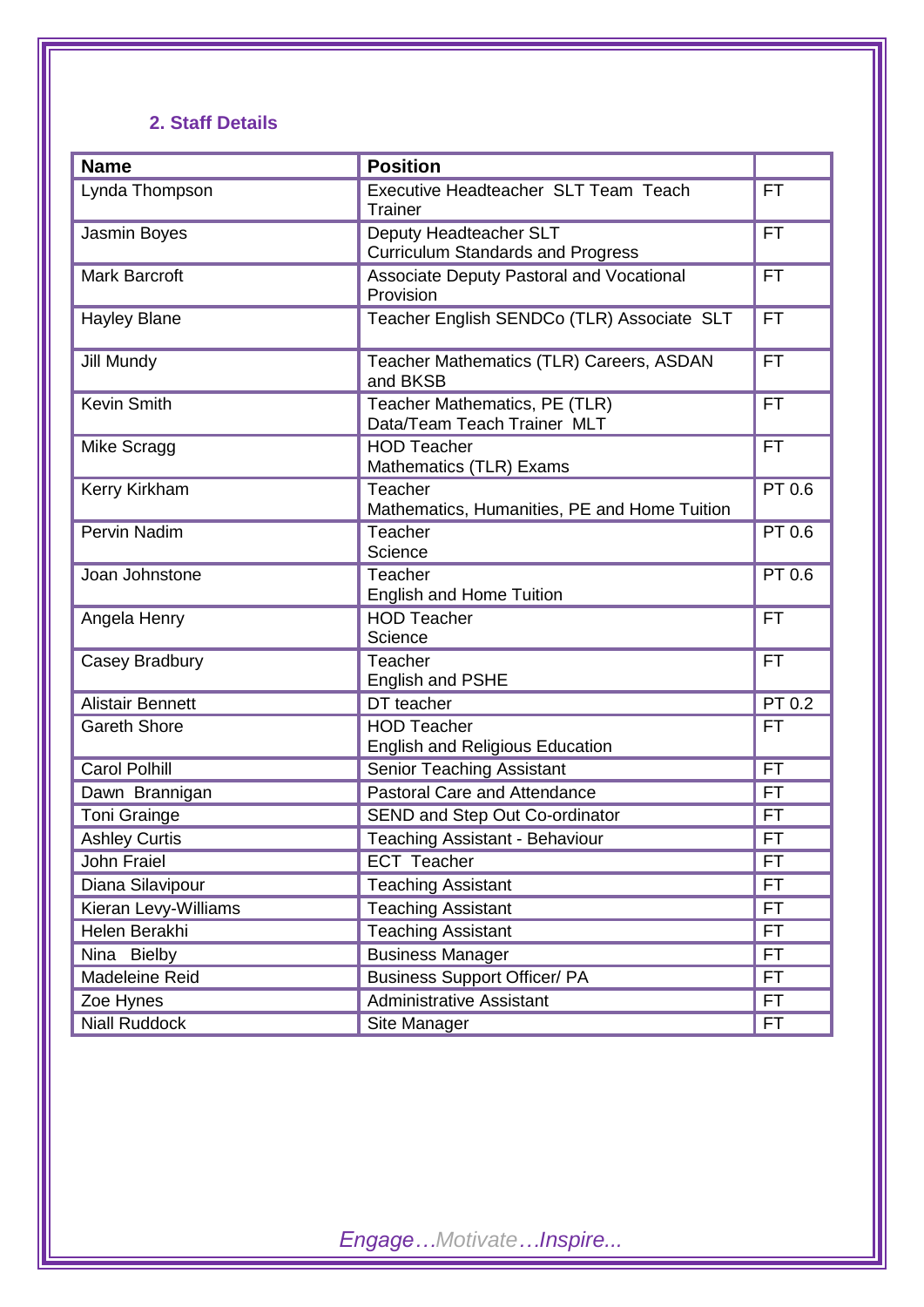# **3. School Contact Details**



**School** Address: Trafford Alternative Education Provision Brentwood Avenue **Timperley** Altrincham WA14 1SR

# **4. Pastoral Information**

TAEP is a community in which behaviour is based on praise, mutual respect, care and consideration for others. The class teacher and teaching support assistant who know each child well are responsible for the care of the students in their class. High level behaviour problems are referred to the Executive Headteacher, Deputy Headteacher or Associate Deputy, in consultation with the Form Tutor. Trafford Alternative Education Provision has developed a School Expectations Code which is based on the behaviours we expect. A consistent approach to behaviour management and misbehaving keeps problems to a minimum.

The values, standards and attitudes of the school community are made clear to the students by example and discussion. If a pupil consistently displays persistent anti-social behaviour, a meeting will be arranged between the school and parents/ carers.

Fixed term exclusion may be imposed in rare cases of persistent and serious indiscipline

Only the Executive headteacher, or acting Executive headteacher, can exclude a pupil from school. A permanent exclusion will be taken as a last resort.

*Engage…Motivate…Inspire...*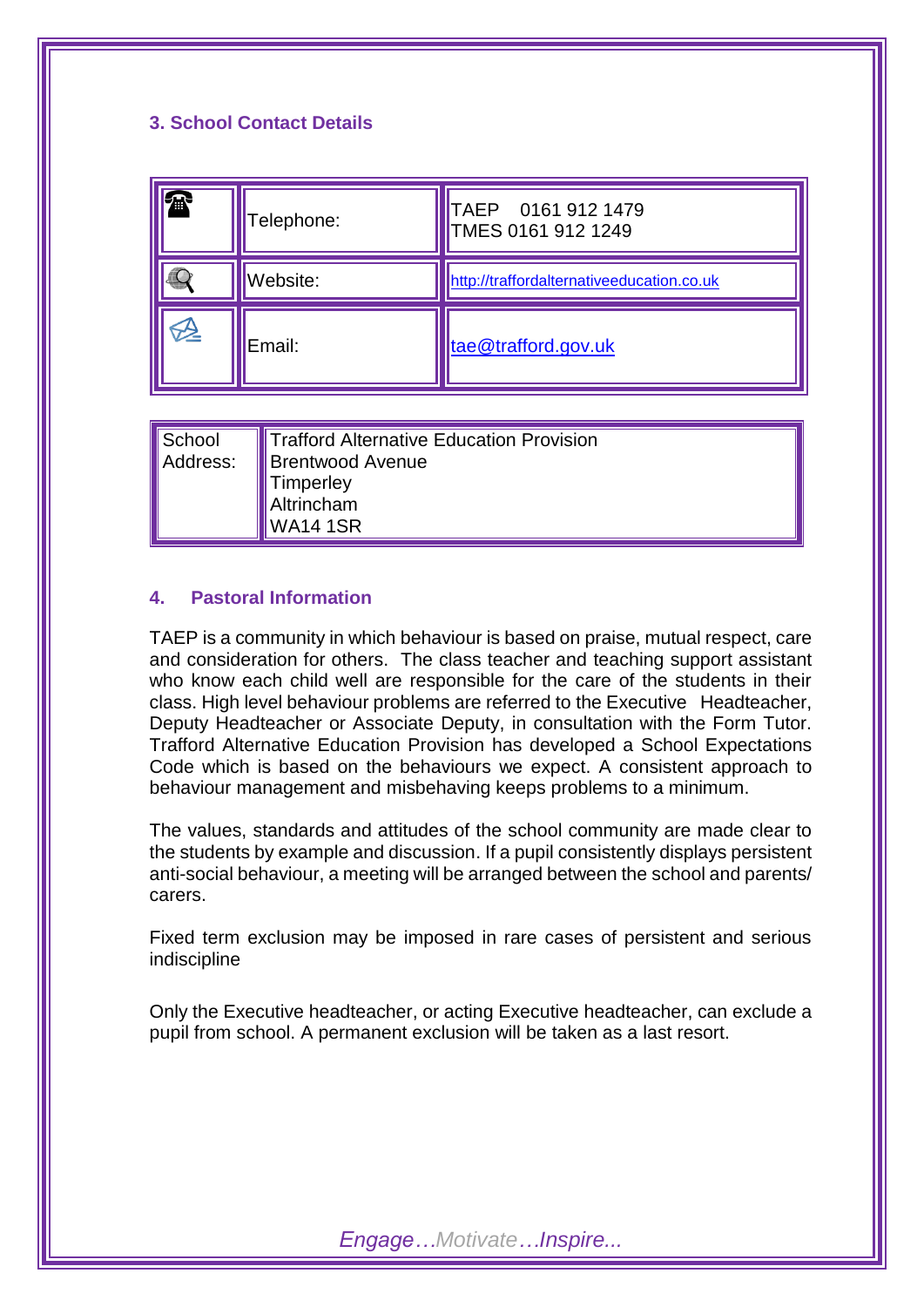# **5. The School Day**

Pupils should arrive for school by 8.45am for registration. Lessons begin at 9.00am. If your child arrives for school after this time they will be given a late mark.

|                 | <b>Morning</b>                    | Lunch           | <b>Afternoon</b> |
|-----------------|-----------------------------------|-----------------|------------------|
| <b>Monday</b>   | $8:45 - 12.15$<br>$12.15 - 12.45$ |                 | $12.45 - 2.45$   |
| <b>Tuesday</b>  | $8:45 - 12.15$                    | $12.15 - 12.45$ | $12.45 - 2.45$   |
| Wednesday       | $8:45 - 12:15$                    | $12.15 - 12.45$ | $12.45 - 1.45$   |
| <b>Thursday</b> | $8:45 - 12.15$                    | $12.15 - 12.45$ | $12.45 - 2.45$   |
| <b>Friday</b>   | $8:45 - 12.15$                    | $12.15 - 12.45$ | $12.45 - 2.30$   |

# **6. School Lunch**

We are committed to encouraging pupils to follow healthy lifestyles. Pupils can either bring in their own packed lunch or buy a school meal. Lunch costs £2.30 per day (£11.50 for the whole week). Please can you send your child with their lunch money **every Wednesday and hand it in to the school office.** If your child receives free school meals no payment is required.

**Please be aware that fizzy/energy drinks are not permitted in school.**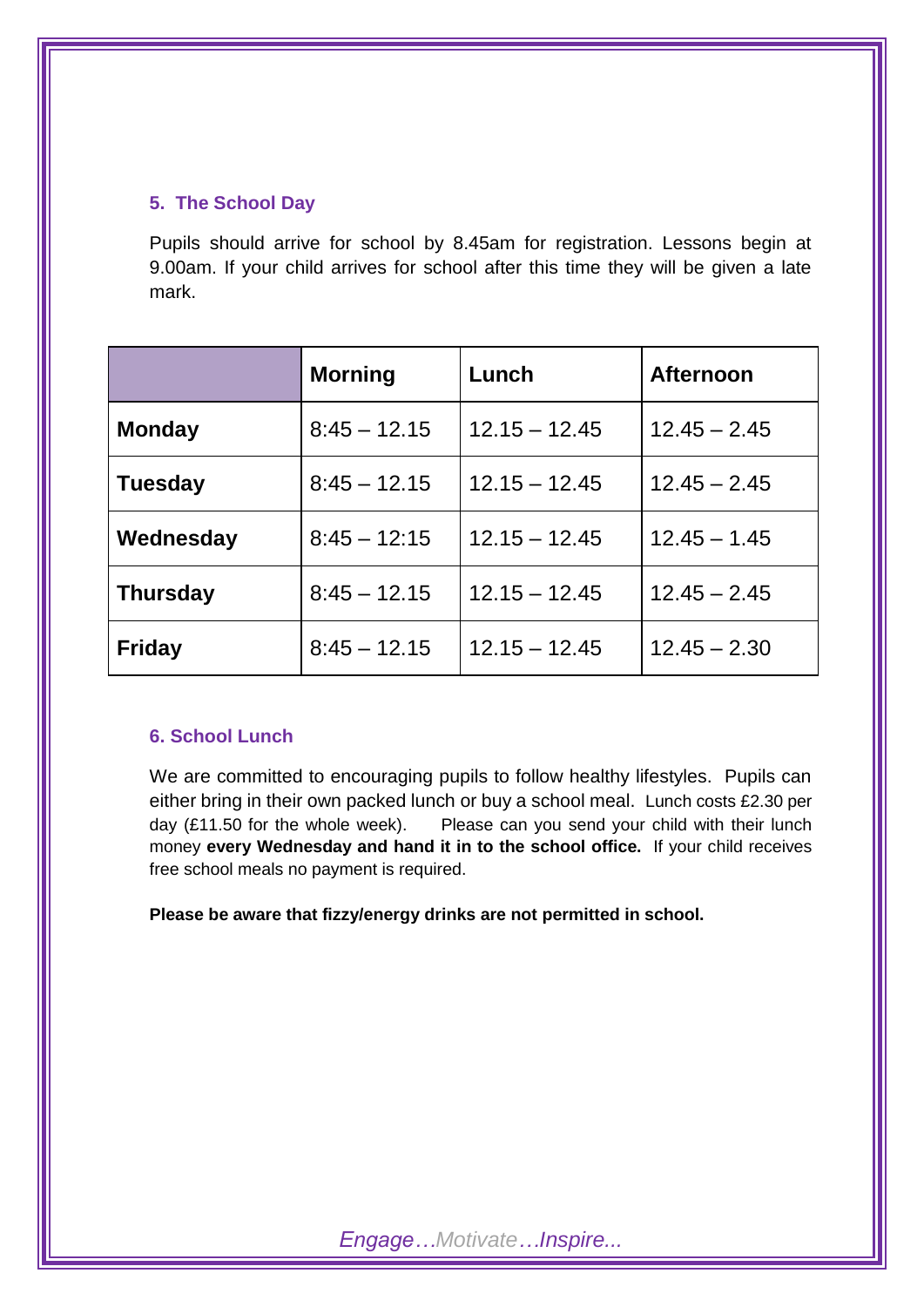# **7. School Calendar 2021-2022**

# Trafford Alternative Education Provision

| Open                             | <b>Close</b>              |  |  |
|----------------------------------|---------------------------|--|--|
| <b>Monday 6th September 2021</b> | Friday 22nd October 2021  |  |  |
| <b>Autumn Half Term</b>          |                           |  |  |
| <b>Monday 1st November 2021</b>  | Friday 17th December 2021 |  |  |
|                                  |                           |  |  |

# Spring

| Open                                 | <b>Close</b>                          |  |  |
|--------------------------------------|---------------------------------------|--|--|
| Tuesday 4 <sup>th</sup> January 2022 | Friday 11 <sup>th</sup> February 2022 |  |  |
| <b>Spring Half Term</b>              |                                       |  |  |
| Monday 21st February 2022            | Friday 8th April 2022                 |  |  |

Summer

| <b>Open</b>             | <b>Close</b>           |  |  |
|-------------------------|------------------------|--|--|
| Monday 25th April 2022  | Friday 27th May 2022   |  |  |
| <b>Summer Half Term</b> |                        |  |  |
| Monday 6th June 2022    | Tuesday 19th July 2022 |  |  |

**To celebrate Her Majesty the Queen's Platinum Jubilee teaching days have been reduced from 190 to 189 days for this academic year.**

| <b>School is closed on the following Bank Holidays</b> |     |                 |                                   |
|--------------------------------------------------------|-----|-----------------|-----------------------------------|
| <b>Monday</b>                                          | 2nd | <b>May 2022</b> | <b>May Bank</b><br><b>Holiday</b> |

| <b>School is closed on the following Staff Inset Days</b> |      |                  |      |  |
|-----------------------------------------------------------|------|------------------|------|--|
| <b>Thursday</b>                                           | 2nd  | <b>September</b> | 2021 |  |
| <b>Friday</b>                                             | 3rd  | <b>September</b> | 2021 |  |
| <b>Friday</b>                                             | 26th | <b>November</b>  | 2021 |  |

| <b>Twilights</b>                                 |  |  |  |  |
|--------------------------------------------------|--|--|--|--|
| 19 <sup>th</sup><br>2022<br>Wednesday<br>January |  |  |  |  |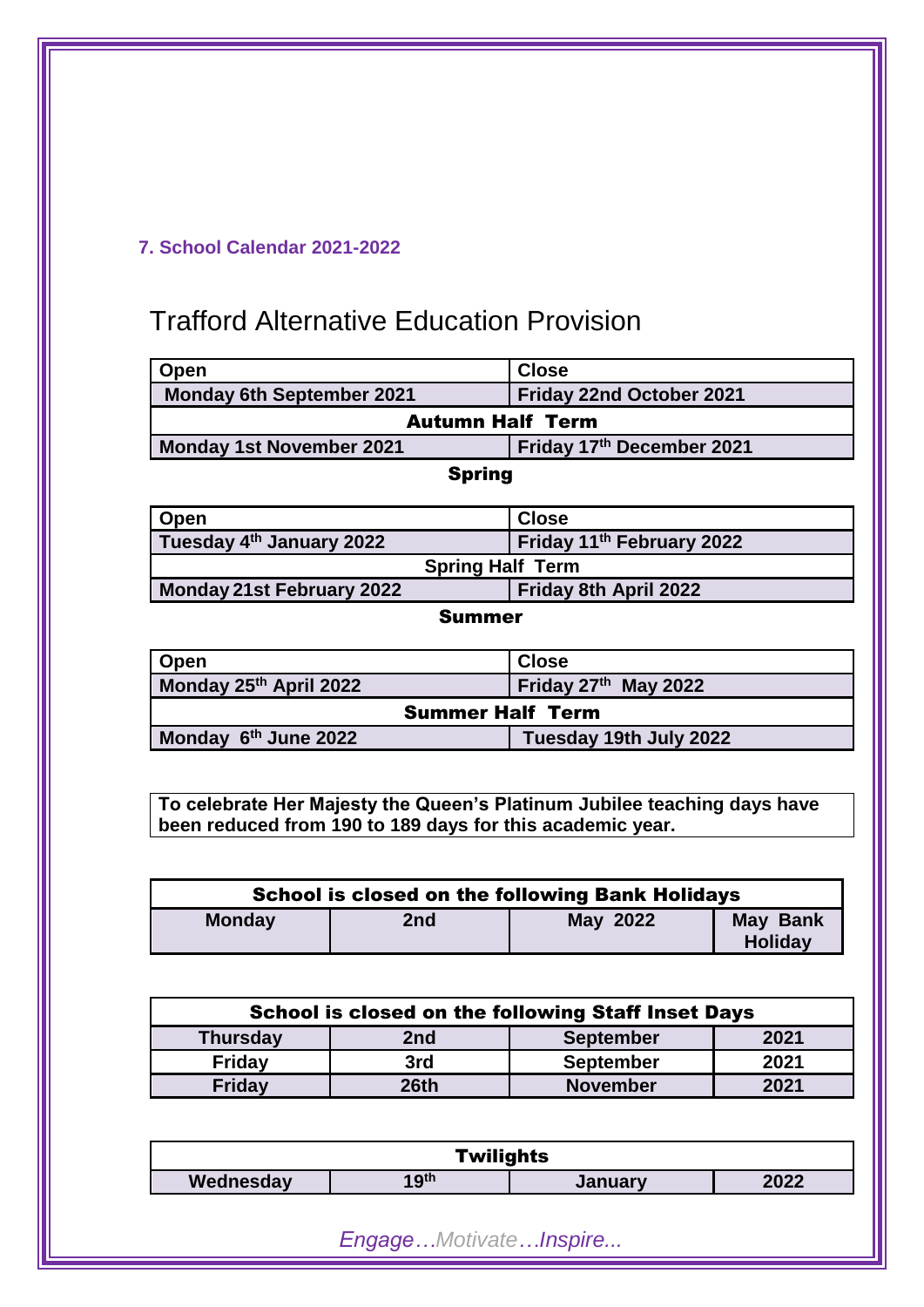| Wednesday | Qth            | <b>March</b> | 2022 |
|-----------|----------------|--------------|------|
| Wednesday | ⊿th            | May          | 2022 |
| Wednesday | 15 $^{\rm th}$ | June         | 2022 |

# **8. Dress code/school uniform**

Pupils can either wear the school uniform of the school they are on roll at or wear either the Trafford Alternative Education Provision Service uniform, which is:

- Black school skirt or trousers
- Blue shirt
- School tie
- black school jumper
- Plain black shoes, suitable for school. Please note: canvas pumps or trainers are not suitable

School ties can be purchased from the School Office at a cost of £5. Please note that pupils in receipt of pupil premium will not be charged.

School allows students to wear a small amount of make-up. Students who are considered to have an excessive amount of make-up will be told to remove it.

# **THE FOLLOWING ITEMS ARE NOT PERMITTED**

- **Items of jewellery and personal valuables other than a watch.**
- **Outerwear in the school building**
- **Coloured nail varnish.**
- **Visible body piercings.**
- **'Fashion' cuts including tram lines.**

# **9. Security of Personal Belongings**

Personal belongings are the responsibility of the owner. Please do not bring expensive items or large amounts of money to the school. If anything is lost or stolen during a lesson; it is the responsibility of the owner. School staff members accept no responsibility for lost or stolen items/money. If a pupil has to bring a valuable item into the school, it should be handed to a member of staff for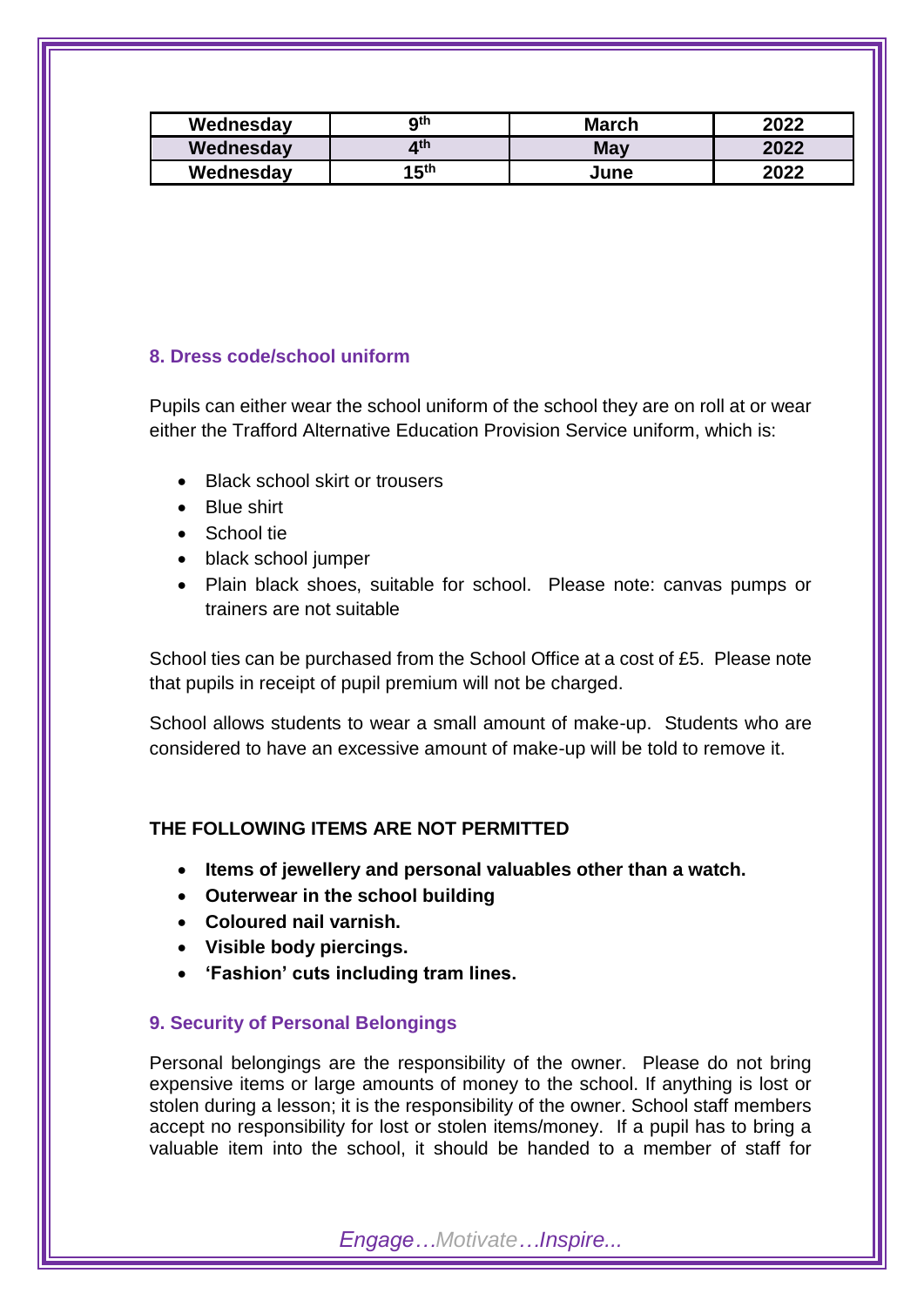safekeeping. Items will be placed in a container and stored in a secure cabinet until the end of the school day, when the item will be returned.

# **10. Use of Mobile Phones**

**TMES** Pupils are not allowed to have their mobile phones with them in the class and lessons under any circumstance. A pupil will not be allowed to enter a lesson if they have not handed the item to a member of staff for safe keeping first. Urgent calls to parents/carers will be made on behalf of a pupil by school staff.

Please note that staff members are not permitted to allow students to use school phones for personal calls.

**THS** Pupils are not allowed to have their mobile phones with them in the class and lessons under any circumstance. A pupil will not be allowed to enter a lesson if they have not put their phones in their personal locker. Urgent calls to parents/carers will be made on behalf of a pupil by school staff.

# **11. PE Kit**

All pupils are required to wear suitable PE clothing for sessions.

- T-shirt
- Track suit bottoms
- **Trainers**
- Sports jacket

For Outdoor Education students must wear appropriate clothing. Upon returning to school, pupils will get changed back into their school uniform.

# **12. Attendance and Punctuality**

Making sure your son/daughter goes to school every day is essential for them to achieve both academic and personal success.

**Authorised Absence**

Only school can authorise a child's absence. If your child is too ill to attend lessons, please contact school on 0161 912 1479 before 8.45am and contact the school for every day of absence. Failure to attend without notification or a valid reason is recorded as an unauthorised absence. If the school believes that nonattendance has become an issue the Pastoral Officer will be in touch with you.

Any appointment e.g. dentist, should be made outside of lesson times. However, if there is a need to attend an appointment during lesson time, this will count as an authorised absence provided confirmation is received from a parent/carer.

# **Holidays during Half Term**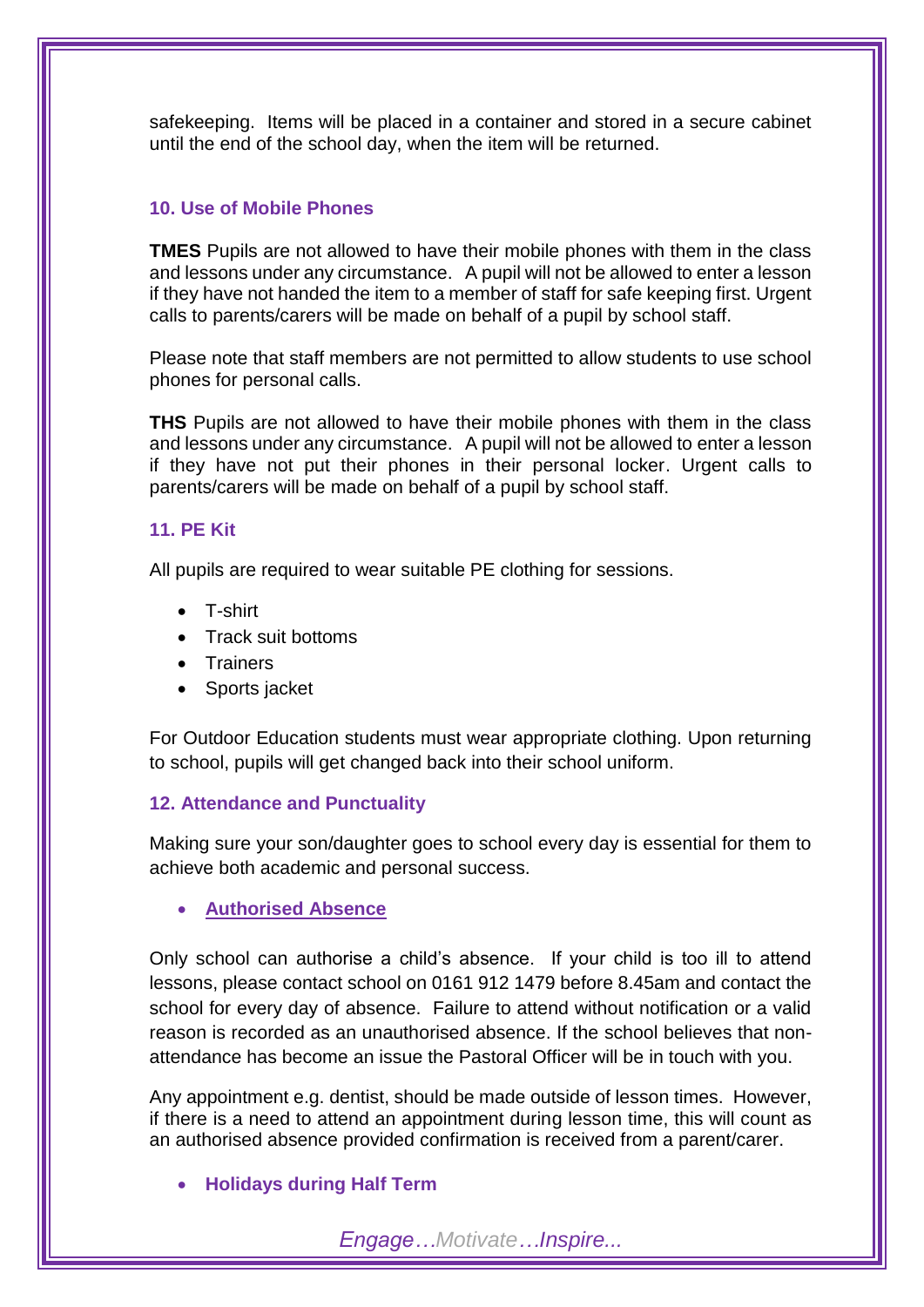Parents have no lawful right to take their children on holiday during school termtime. It interrupts the flow of learning for the child. The school will only allow it in exceptional circumstances. An application in writing must be made at least four weeks prior to the proposed holiday for the school to consider. Failure to submit an application will result in a Penalty Notice.

# **Tips for Good Attendance**

**You** must make sure you child attends school **on time every day**. It is their right and **your responsibility.** The following advice will help:

- Make sure that your child understands the benefits of regular attendance and set them a goal.
- If your child is too ill to go to school, tell the school as soon as possible on the first day of absence and contact the school every day of absence.
- Make all appointments for the doctor, dentist, optician etc. after school hours or during the school holiday where possible.
- **Punctuality**

All pupils must arrive in school for 8.45am for registration. Pupils who arrived after 9.00am will be given a late mark.

## **13. Dealing with Bullying**

We want everyone at Trafford Alternative Education Provision to feel safe and secure. No one should feel threatened or unsafe in any way. Bullying can take the form of verbal abuse, physical abuse or abuse using social media.

As a parent we ask that you:

- Look for unusual behaviour. For example your child may suddenly not wish to attend school or not complete work to their normal standard.
- Always take an active role in your child's education. Enquire how their day has gone, who they have spent their time with, how lunchtime was spent etc.
- If you feel that your child may be a victim of bullying behaviour inform school immediately. Your complaint will be taken seriously and appropriate action will follow.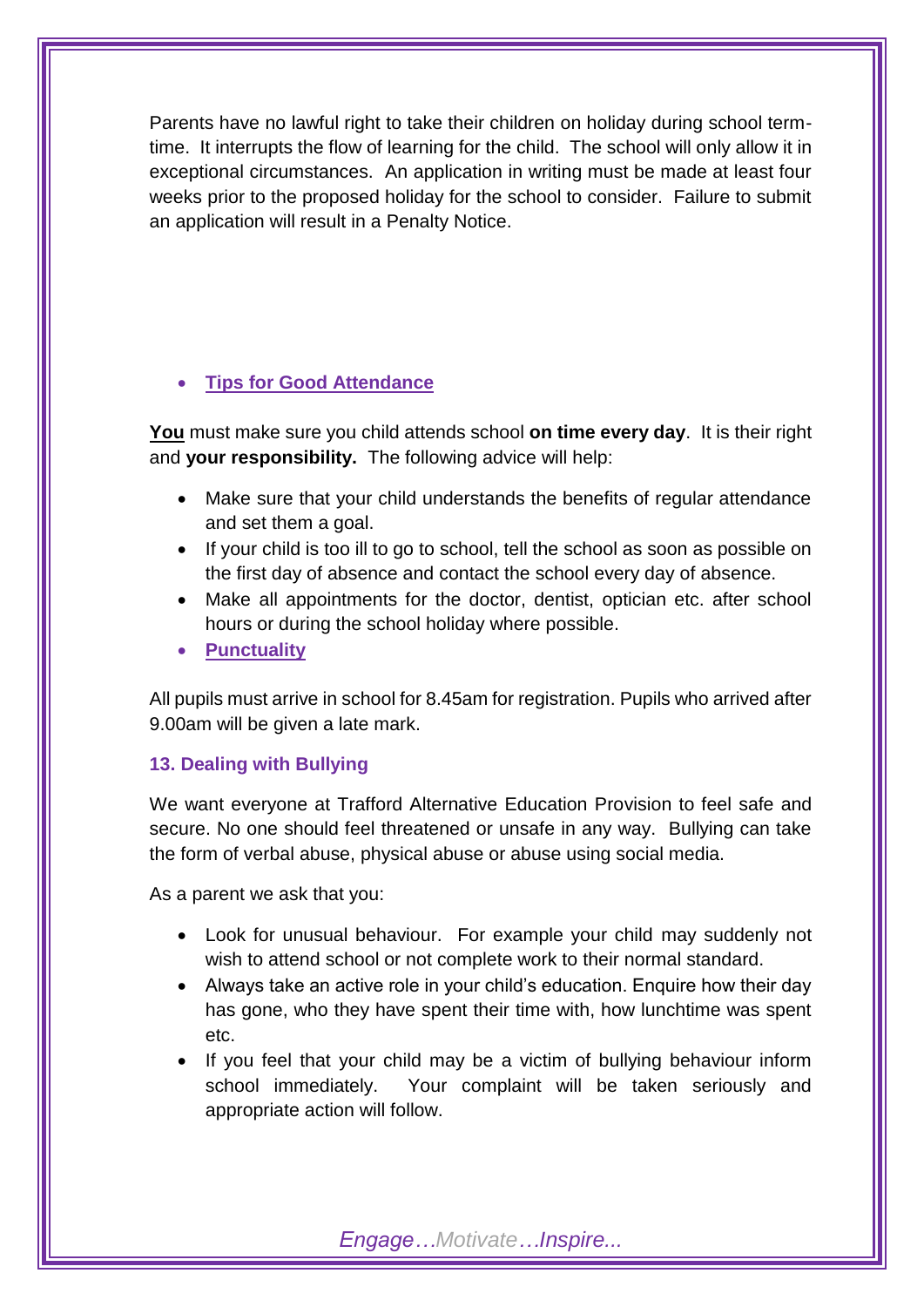Make sure that your child knows that there is a school policy concerning bullying and that they need not be afraid of talking to a member of staff regarding the issue.

# **14. Rewarding Good Behaviour, Progress and Personal Achievement**

We strongly believe that progress is based on students taking pride in their personal achievement in a calm and orderly environment built on mutual respect and co-operation. Our aim is to encourage pupils to be motivated to achieve their full potential for success.

We have the following systems in place for rewarding pupils who consistently demonstrate good behaviour, progress and personal achievement:

- Every pupil has a Reward Booklet
- Pupil of the week
- Reward Breakfasts
- Invitations to day trips
- Certificates of achievement

# **15. School Nurse**

The School Nurse makes frequent and regular visits to the school to undertake, for example, routine sight and hearing tests. The School Nurse will notify you if he is in any way anxious/concerned about your child's health and is always willing to discuss any issues you may have regarding your child's health.

# **16. Medication**

# **Following recent guidance please note our revised policy:**

- 1. Pain relief will only to be stored on site and given to students if absolutely necessary.
- 2. Pain relief has a 6 hour window and wherever possible should be given before/after school.
- 3. Cough medicine should also be given before / after school
- 4. Even though forms have been signed to say that the school are authorised to administer medication, school will call home to get clarification as there is a need to check if any medications have been given overnight or in the morning, with the exception of asthma and epi-pen medication.
- 5. The only medications that should be kept on site are: asthma inhalers, epipens & epileptic medication.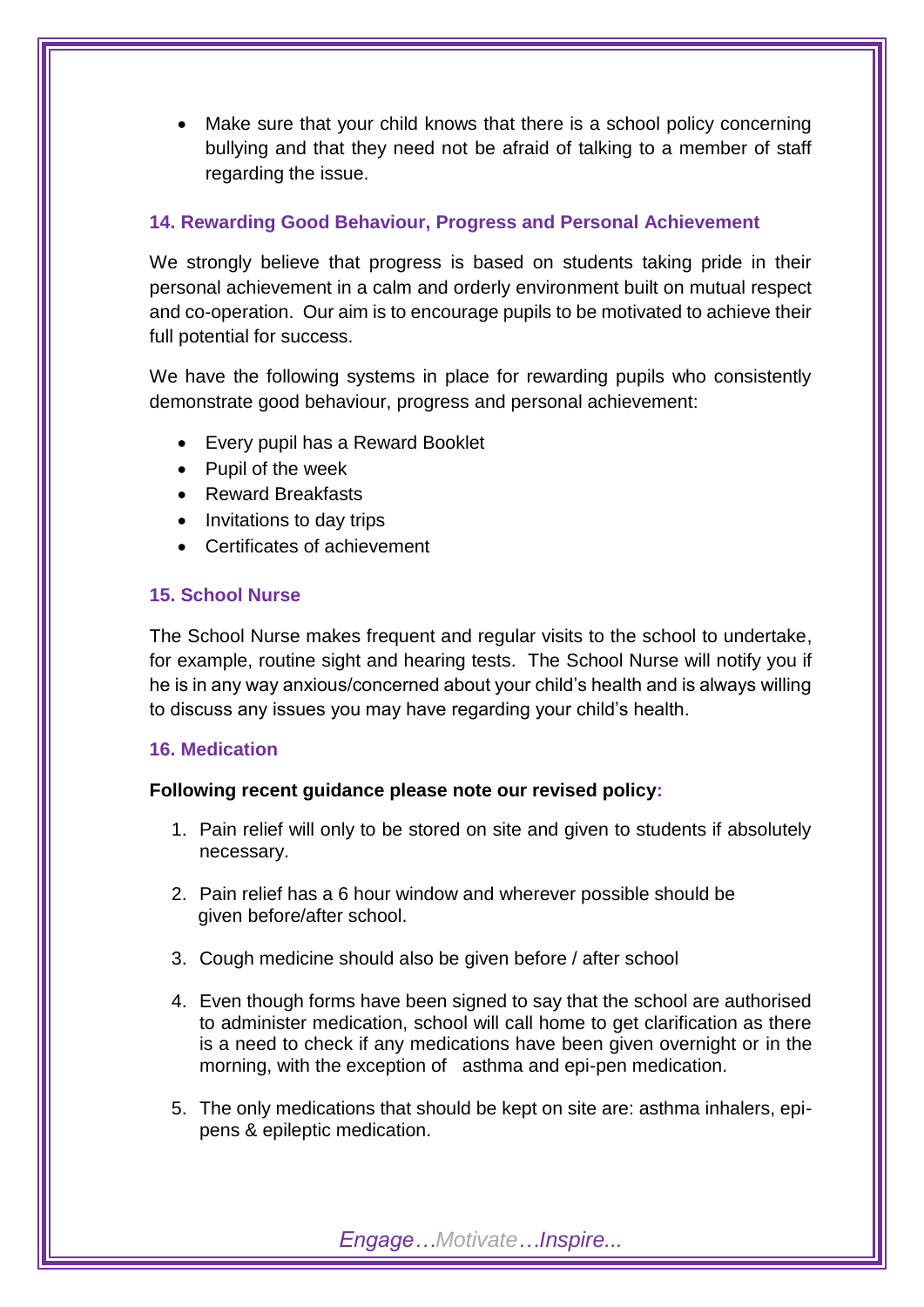- 6. Other than inhalers, pupils are not allowed to keep any medication on them during school hours.
- 7. Please note that any out of date medication will be given back to parents.
- 8. Each half term all medication will to be given back to parent/carers.
- 9. Antibiotics will only to be given and stored if prescribed 4 times a day in this scenario antibiotics may need to be stored at school but returned daily**.**
- 10. Please note that medication remains the responsibility of parents/carers.

Where applicable medicines must be handed into the School Office where they will be stored safely. Medication should be clearly labelled with the pupil's name and dosage instructions. Administration remains the pupil's sole responsibility, reminders will be not be given by staff.

Should your son/daughter be diagnosed with either an allergy for which they have been prescribed an epi-pen or diagnosed with asthma for which they have been prescribed an inhaler, this condition must be clearly noted on the data sheet provided for completion by parents at the pupil's induction to the school. In this scenario, we require parents to provide a spare epi-pen or inhaler as applicable for use in school; your GP will issue this on request. Epi-pens and inhalers will be clearly marked with the pupil name and stored in an appropriate secure setting for use in the event that they are required. Where applicable you will receive written notification of the above requirements in this respect.

# **School should be made aware if there is a health care plan in place for your child.**

Parents should be aware that the school is not responsible for any incidents involving medicine on the way to/from School.

# **17. Damage to property – wilful damage**

Trafford Alternative Education Provision will charge the full financial cost of any repair or replacement work required to remedy any physical or technical damage caused directly by any acts committed by your child within the buildings and grounds of Trafford Alternative Education Provision. Reimbursements should be made in full to Trafford Borough Metropolitan Council within 28 days of receipt of notification of the details of the repair or replacement cost.

## **18. Fire Drill**

If a pupil notices a fire or smoke during their lesson they are asked to tell a member of staff immediately.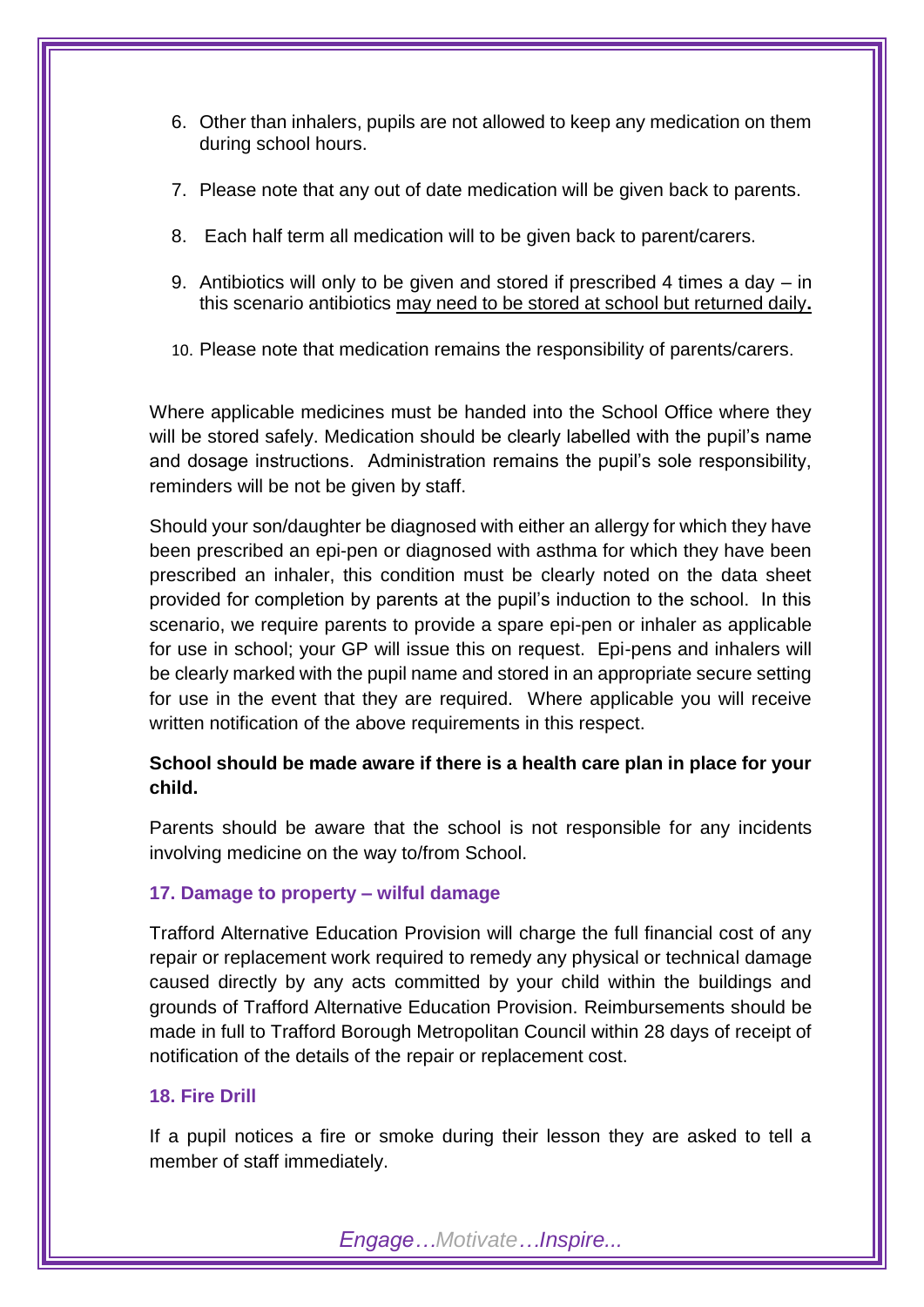In the event of a fire, everyone must evacuate the school immediately and congregate in the designated area as indicated by school staff. Procedures in the event of a fire are displayed in all areas of the school and fire drills are scheduled to take place during each half term.

### **19. Accidents**

Accidents, however minor, must be reported to a member of staff, who will attend to the situation accordingly and complete a Trafford Borough Council Accident or Dangerous Occurrence Report Form. Trafford Alternative Education Provision have a number of trained First Aiders who will be called upon if necessary.

# **20. Alcohol, Drugs and Smoking**

If any member of the Trafford Alternative Education Provision staff suspects that a pupil is under the influence of drugs or alcohol, the parent/carer will be asked to collect the pupil from the school as they could be considered a hazard in the work place and could cause problems to them or others. The parent/carer will be informed immediately and consideration given to informing the Police. A pupil would be expected to make up the time missed at a later date, in line with the school's time-out policy. No young person is permitted to smoke on or near the school In accordance with government legislation the school is a smoke free environment.

#### **21. Equal Opportunities**

Trafford Alternative Education Provision works in complete compliance with Trafford Borough Council 'Equal Opportunities Policy' and has its own Equal Opportunities and Racial Equality Policy.

## **22. Participation in External Activities/Trips**

Before a pupil participates in any external activities, other than those covered in the Home School Agreement**,** a consent form detailing any medical problems, medication or relevant medical history must be completed and signed by a parent/carer. Prior notification detailing such activities will be sent to parents/carers.

#### **23. Confidentiality and Child Protection**

The school aims to support young people in every way possible. Pupils are made aware that 'confidential information' may be shared with other staff if that is seen to be beneficial to their wellbeing...

# **24. Compliments, Comments and Complaints**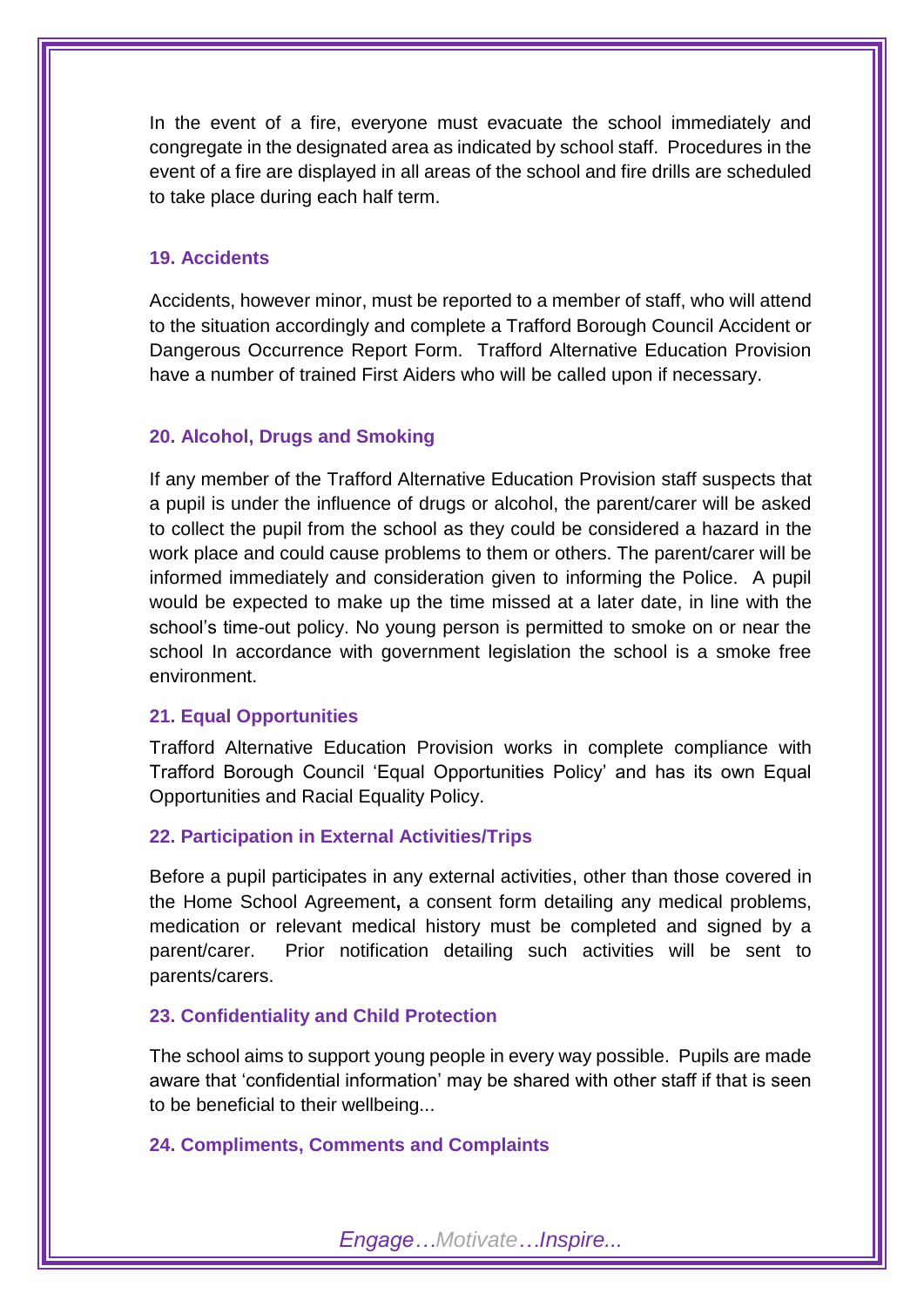If you have a compliment, comment or complaint, please contact your child's designated Pastoral/Form Tutors in the first instance. If you have a complaint, and contact with the Form Tutor has not resolved the issue, please contact the Jasmin Boyes, Deputy Headteacher or Mark Barcroft, Associate Deputy Pastoral and Vocational Provision.

## **25. Positive Handling Strategies**

Trafford Alternative Education Provision complies with Trafford Council's Physical and Positive Handling Policy. This means that only in situations involving risk of harm to a person or in the event of criminal damage would staff be prepared to physically intervene. All staff are trained in de-escalation and aversion techniques.

# **26. Data Protection (GDPR) and data sharing**

The **General Data Protection Regulation (GDPR)** (Regulation (EU) 2016/679) is a Regulation by which the European Commission intends to strengthen and unify data protection laws for individuals within the European Union (EU). It also addresses export of personal data outside the EU. The Commission's primary objectives of the GDPR are to give citizens back the control of their personal data and to simplify the regulatory environment for international business by unifying the regulation within the EU. When the GDPR takes effect it will replace the data protection directive (officially Directive 95/46/EC) [2] from 1995. The regulation was adopted on 27 April 2016 and will take effect from 25 May 2018 after a twoyear transition period.

Personal data is information relating to an identifiable living individual. Whenever personal data is processed, collected, recorded, stored or disposed of it must be done within the terms of the Data Protection Act (DPA).

The DPA and other information rights laws set out your rights regarding your personal information, how organisations should carry out direct marketing and how you can access information from public authorities

Trafford Alternative Education Provision operates a data protection policy. Please note that data is shared with the local authority in respect of the following:

- identify where pupils have transferred onto a school roll
- identify where pupils have transferred from a school roll
- identify those pupils that have been excluded
- identity the attendance of pupils
- ensure that pupils are receiving suitable education
- ascertain the person details of pupils in order to carry out duties in relation to the above.

**Privacy notices for your information are included at the rear of this handbook** 

**Encompass**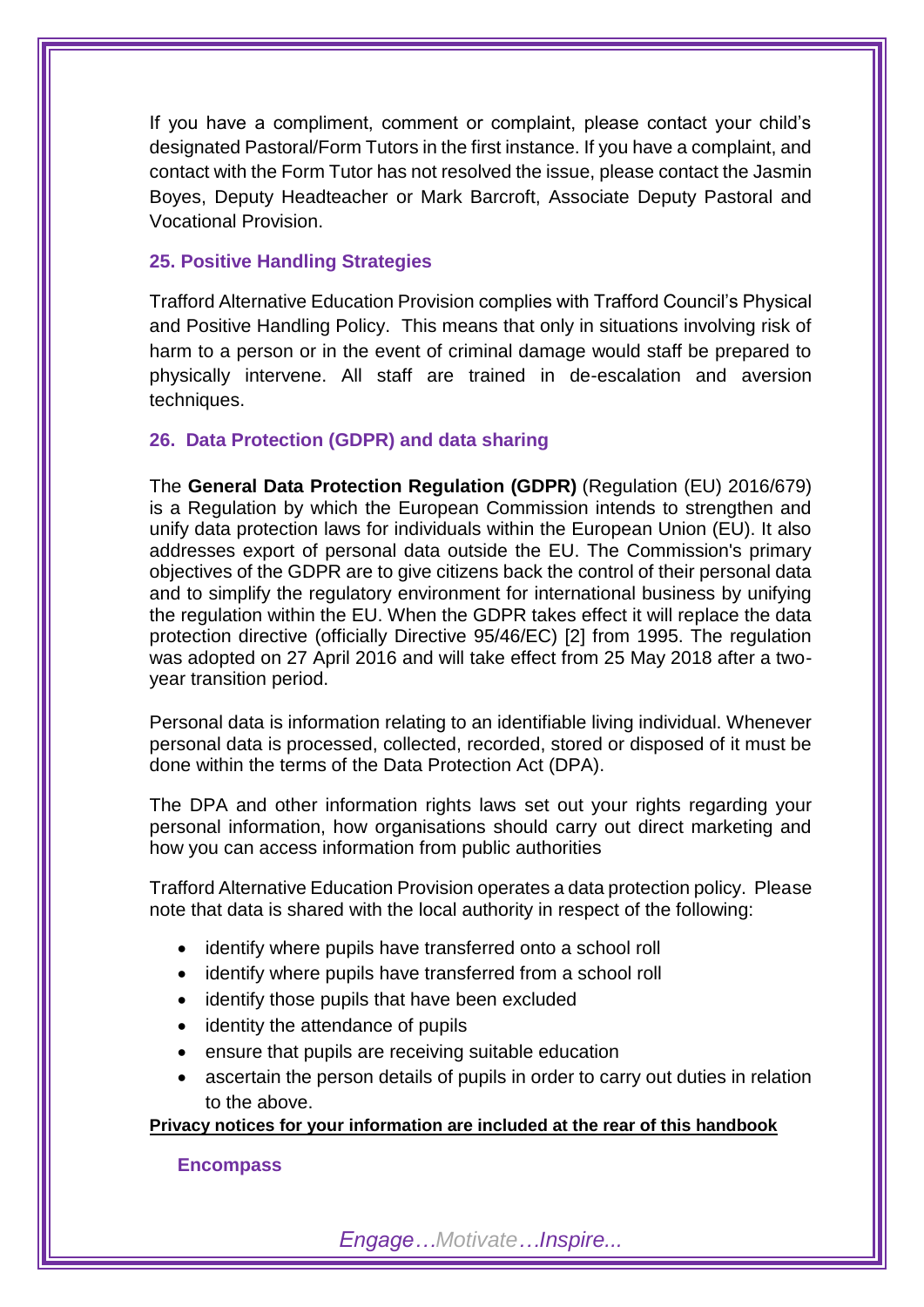School has opted in to Trafford's Operation Encompass; A scheme that provides a method of sharing information regarding domestic abuse between Greater Manchester Police, Trafford Council and Schools, and enables the designated safeguarding lead within the school or academy to be provided with information, explaining that a child was present in a household at the time that an incident of domestic abuse was recorded as having taken place

# **27. School closures**

In the event that the school has to close due to weather conditions or other unavoidable / emergency situation please view Trafford .gov.uk website for information:

http://www.trafford.gov.uk/residents/schools/school-closures.aspx

**or**

## **Key 103**

## **Online:**

The online list will be updated as soon as possible between 6.00am and 10am at [www.key103.co.uk/schools.](http://www.key103.co.uk/schools) Schools will either be listed with full or partial closure information (if supplied). At the end of the day the list will be reset to avoid confusion.

## **On-Air:**

The presenters will mention a selection of the most recently closed schools every 20 minutes between 6.00am and 10am plus also explain that the entire list is at [www.key103.co.uk/schools.](http://www.key103.co.uk/schools)

## **28. School Policies**

School Policies are available to view on the school website: <http://www.traffordalternativeeducation.co.uk/>

# **29. Copy of Home School Agreements**

## **Trafford Alternative Education Provision will**:

- Provide the student with quality education in a caring environment.
- Value the student as an individual.
- Encourage and develop a sense of self-esteem.
- Keep you informed about the student's attainment, achievement, effort, behaviour and attendance and suggest ways in which you can support the student to achieve his/her best possible standard in all these areas.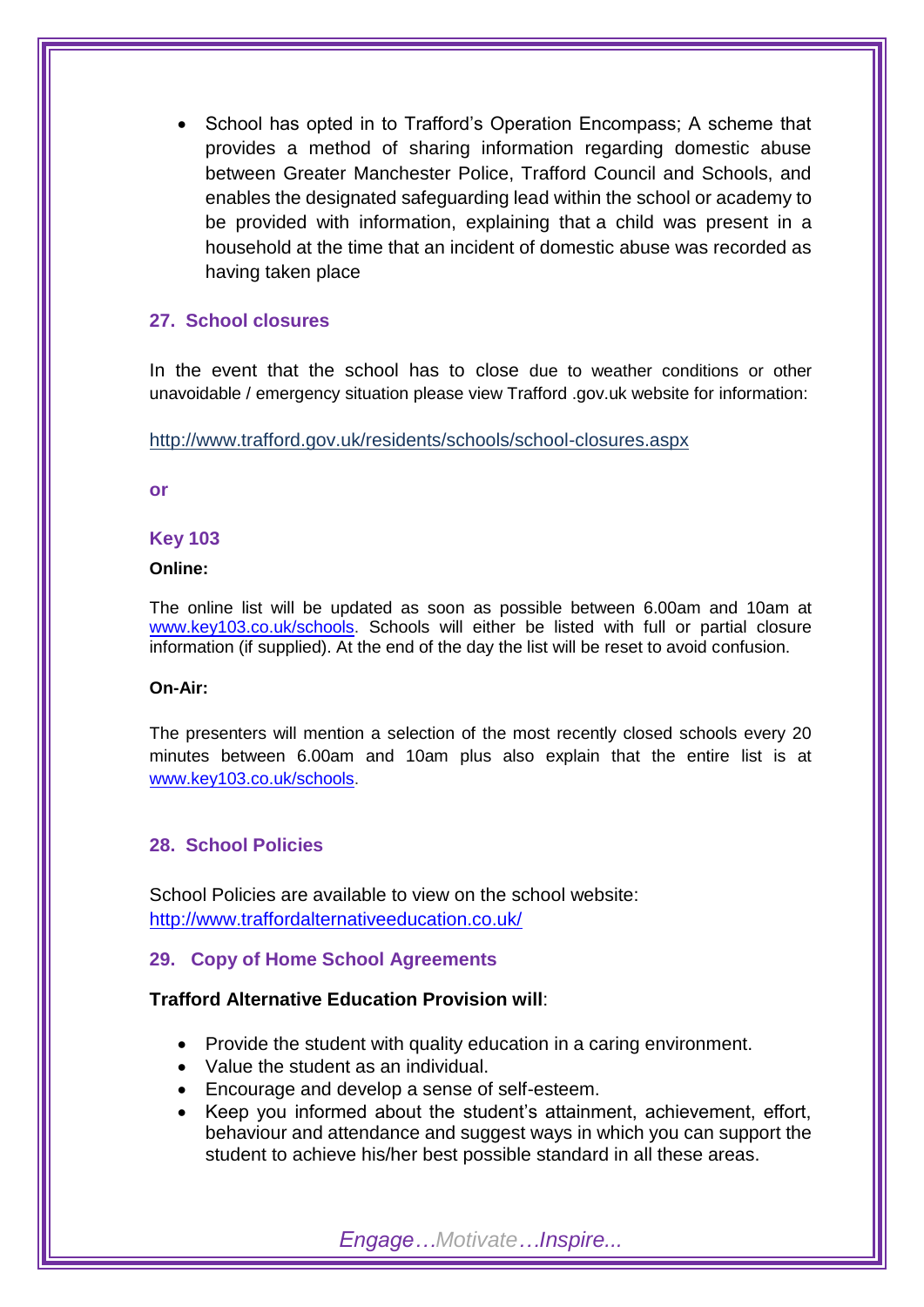Listen to you and the student and respond to your suggestions, thoughts, ideas and concerns about any aspect of the student's education.

| Signed: |  |
|---------|--|
|         |  |

# **As a parent/carer I will:**

- Ensure that the student attends school on time at 8.45am.
- Keep any absence to a minimum.
- Contact school (0161 912 1479) before 8:45am if the student will not be attending for any reason.
- Share with school any information which may affect the student's work, progress or behaviour.
- Attend any meetings to which I am invited to discuss the student's work, progress or behaviour and fully support suggestions made available to me by staff.
- Update school with the latest information on the student's health.
- I agree that the student will hand in his/her mobile phone on arrival at school.

# Signed: **Contract Contract Contract Contract Contract Contract Contract Contract Contract Contract Contract Contract Contract Contract Contract Contract Contract Contract Contract Contract Contract Contract Contract Contra**

( Parent/Carer)

# **As a student I will:**

- Attend school regularly and be punctual at all times.
- Organise myself and bring in the correct equipment each day.
- Do all class work and homework to the best of my ability.
- Show care, courtesy and consideration to all staff and students.
- Show a sense of responsibility for my own work, actions and behaviour.
- Hand in my mobile phone upon arrival at school.
- Agree to follow the instructions of staff and specialist staff and ensure my behaviour is appropriate during all school activities.

Signed: **Contains a Signed: Contains a Signed: Contains a Signed: Contains a Signed: Contains a Signed: Contains a Signed: Contains a Signed: Contains a Signed: Contains a Signed: Contains a Signed: Con**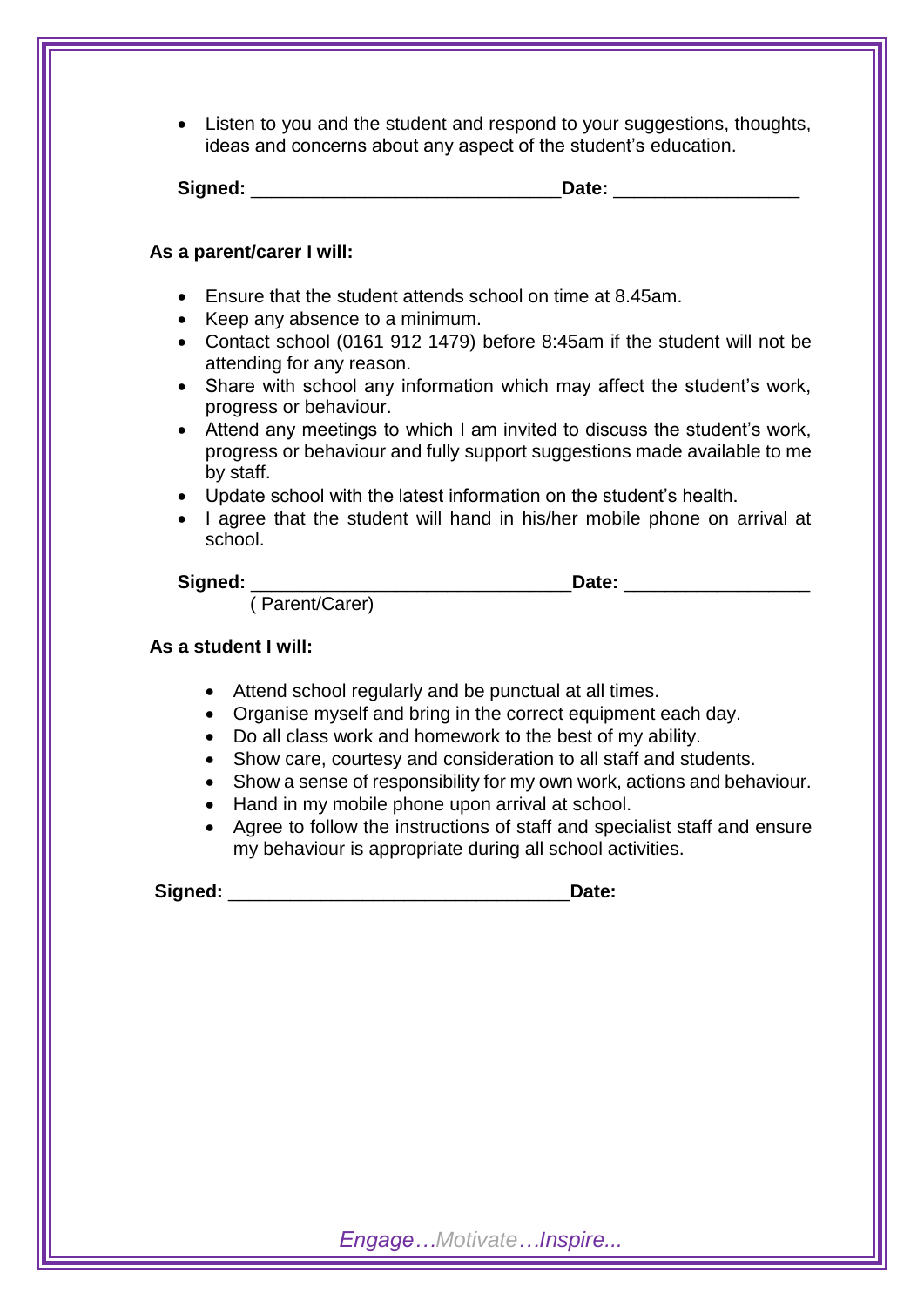# **HOME SCHOOL AGREEMENT**

By accepting the placement of your child in the School, you agree to the following expectations:

| The School will: |                                                                                                                       | Parents agree to: |                                                                                                                                                                                |
|------------------|-----------------------------------------------------------------------------------------------------------------------|-------------------|--------------------------------------------------------------------------------------------------------------------------------------------------------------------------------|
| 1.               | Provide high quality teaching<br>in<br>core<br>curriculum subjects<br>including<br>numeracy,<br>literacy and science. | 1.                | Ensure your child attends the School<br>regularly and punctually for the allocated<br>sessions. In the event that a pupil is late on<br>two separate occasions an after school |
| 2.               | Prepare your child for a planned return to<br>mainstream school.                                                      |                   | detention will automatically be received.<br>The length of the detention will depend on<br>the degree of lateness. Parent/carers will                                          |
| 3.               | Support your child through the delivery of a<br>personal, social, health education and<br>citizenship curriculum.     |                   | be informed of detentions and we hope that<br>you will support us in implementing them.                                                                                        |
| 4.               | Invite you to participate in all reviews and the<br>preparation of Integration Plans in respect of<br>your child.     | 2.                | Encourage and support your child in<br>completing any project work or homework<br>set by School staff.                                                                         |
| 5.               | Respect the right of your child to have a safe,<br>secure and fulfilling educational placement.                       | 3.                | Attend and fully participate in all scheduled<br>reviews appertaining to your child.                                                                                           |
| 6.               | Send you a copy of all reports relevant to your<br>child.                                                             | 4.                | Communicate any concerns you have<br>about your child's frame of mind to the<br>School staff before your child arrives at the<br>School.                                       |
|                  |                                                                                                                       | 5.                | Inform School staff by telephone of any<br>the<br>sickness<br>absence<br>and<br>contact<br>allocated taxi firm as soon as possible and<br>confirm in writing.                  |
|                  |                                                                                                                       | 6.                | Ensure your child attends the School<br>dressed in his/her mainstream school<br>uniform or School jumpers and is prepared<br>to conform to the published School rules.         |
|                  |                                                                                                                       | 7.                | Make available a contact number and<br>emergency contact number where you can<br>be contacted if necessary.                                                                    |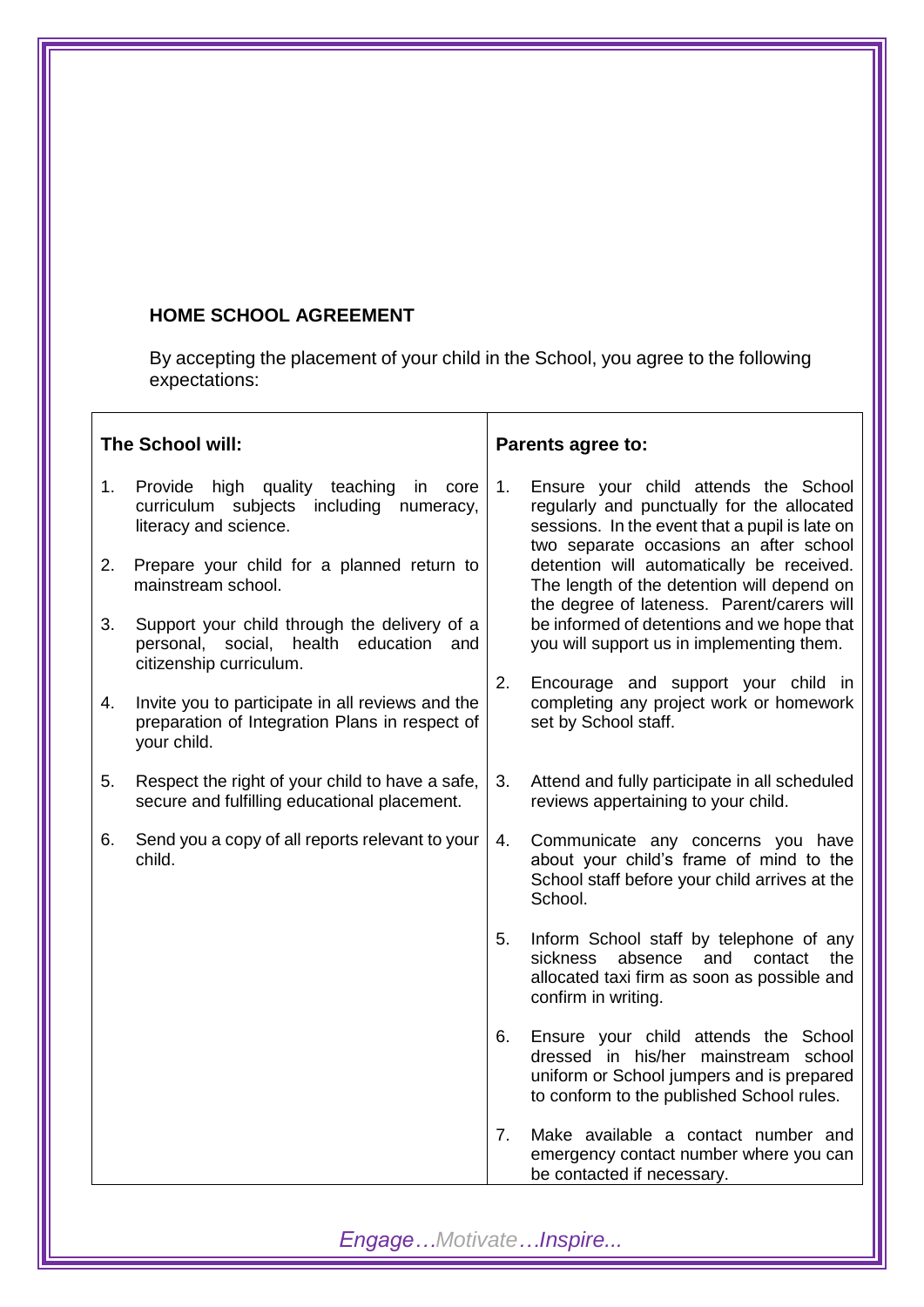| $\sqrt{or X}$<br>I have been given a copy of the home/ School agreement and agree to abide<br>А.<br>with its principles and objectives.                                                                                         |                                                                                 |  |  |
|---------------------------------------------------------------------------------------------------------------------------------------------------------------------------------------------------------------------------------|---------------------------------------------------------------------------------|--|--|
|                                                                                                                                                                                                                                 |                                                                                 |  |  |
|                                                                                                                                                                                                                                 |                                                                                 |  |  |
| I have had the rules of the School explained to me and agree that they are a<br>В.<br>reasonable expectation of pupil behaviour.                                                                                                |                                                                                 |  |  |
| I give my permission for my child to be seen by any member of the<br>C.<br>multi-disciplinary team as required e.g. Educational Psychologist, Health Visitor<br>etc. and to provide spare epi-pen and inhaler where applicable. |                                                                                 |  |  |
| I give my permission for my child to take part in planned educational activities<br>D.<br>and outings as outlined.                                                                                                              |                                                                                 |  |  |
| I have had the School's positive handling procedures explained to me.<br>Е.                                                                                                                                                     |                                                                                 |  |  |
| F.<br>I give my permission for a referral to Education Welfare to be made when there<br>are issues concerning attendance.                                                                                                       |                                                                                 |  |  |
| I give my permission for my child to take part in Collective Worship and the<br>G.<br>study of R.E. unless I notify the School staff in writing that I wish to withdraw<br>them.                                                |                                                                                 |  |  |
| Η.                                                                                                                                                                                                                              | I give my permission for my child to take part in sex education lessons as part |  |  |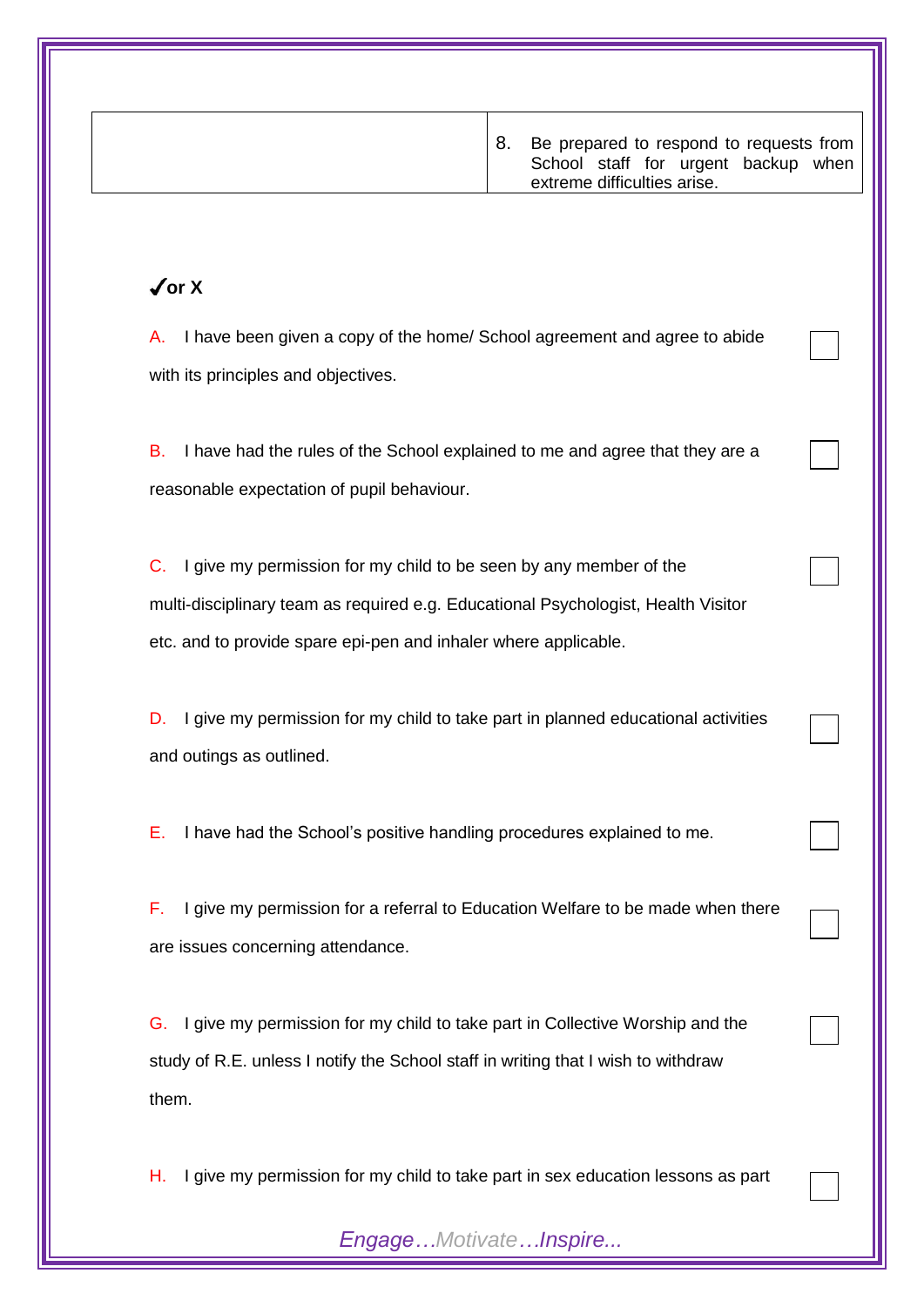of Science/P.S.H.E./ Art Therapy programmes unless I notify the School staff in writing that I wish to withdraw them.

I. I give my consent for artwork to be photographed for recording purposes.

J. I hereby give my permission for my child to be referred to and receive tuition from Trafford Alternative Education Provision and for them to contact other agencies to seek professional advice/ data exchange regarding my child, including Data Protection and data sharing. Youth Support Services incorporating Connexions.

K. I give my permission for my child to take part in reward trips where applicable.

L. I give permission for my child to access the internet as part of planned curricular based activities

M. I give my permission for my child's photograph/image to be used for display, media / film footage / promotional purposes whilst attending Trafford Alternative Education Provision.

N. We, the undersigned do hereby undertake to reimburse Trafford Alternative Education Provision for the full financial cost of any repair or replacement work required to remedy any physical or technical damage caused directly by any acts committed by (name and DOB of pupil\*) within the buildings and grounds of Trafford Alternative Education Provision such reimbursement shall be fully made to Trafford Metropolitan Borough Council within 28 days of receipt of a reasonable request for payment / invoice(s) to which shall be attached documentary evidence as applicable of the details of the invoiced repair or replacement cost.

|                 |  | Date: ______________ |
|-----------------|--|----------------------|
| *Parent / Carer |  | Date: _____________  |
|                 |  |                      |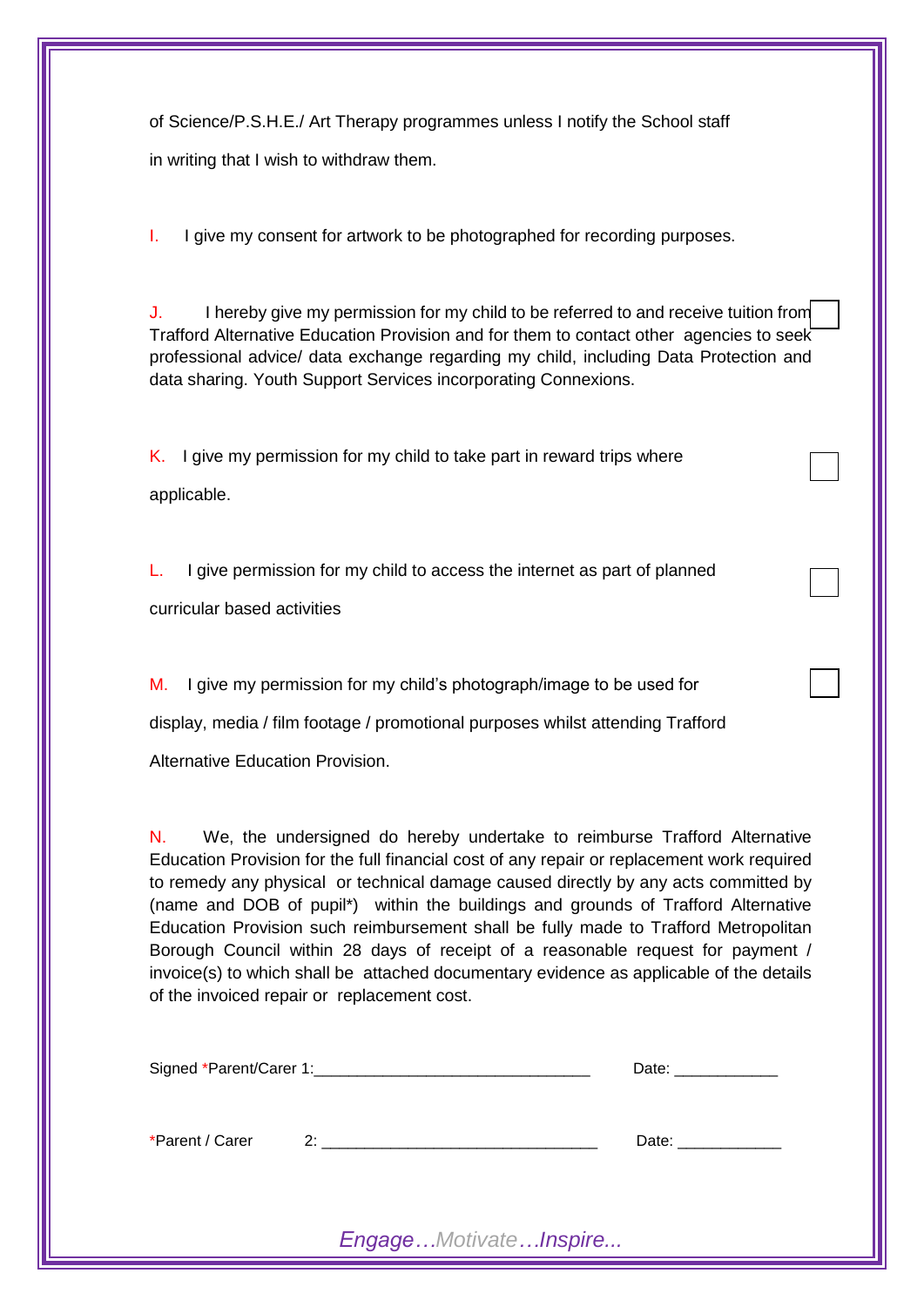#### **30. GDPR Privacy Notices**

#### **Parents/Carers**

#### **Re: Changes to Data Protection Law**

Under data protection law, individuals have a right to be informed about how the school uses any personal data that we hold about them. We comply with this right by providing 'privacy notices' (sometimes called 'fair processing notices') to individuals where we are processing their personal data.

This privacy notice explains how we collect, store and use personal data about **pupils**.

We, Trafford Alternative Education Provision are the 'data controller' for the purposes of data protection law.

Our data protection officer is Susan Carlton (see 'Contact us' below).

#### **The personal data we hold**

Personal data that we may collect, use, store and share (when appropriate) about pupils includes, but is not restricted to:

- Contact details, contact preferences, date of birth, identification documents
- Results of internal assessments and externally set tests
- Pupil and curricular records
- Characteristics, such as ethnic background, eligibility for free school meals, or special educational needs
- Exclusion information
- Details of any medical conditions, including physical and mental health
- Attendance information
- Safeguarding information
- Details of any support received, including care packages, plans and support providers
- Photographs
- CCTV images captured in school

We may also hold data about pupils that we have received from other organisations, including other schools, local authorities and the Department for Education.

*Engage…Motivate…Inspire...*

#### **Why we use this data**

We use this data to:

- Support pupil learning
- Monitor and report on pupil progress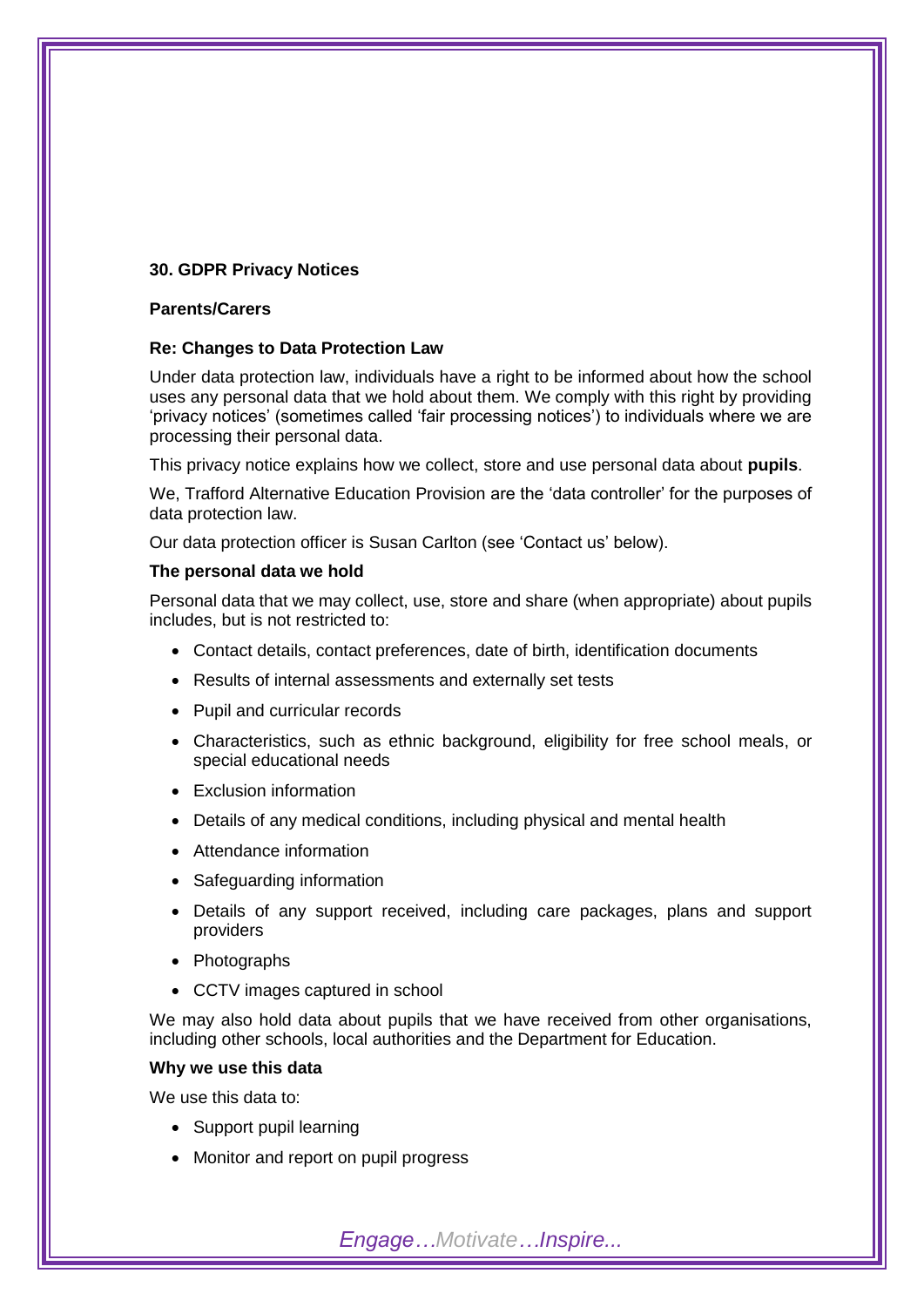- Provide appropriate pastoral care
- **Protect pupil welfare**
- Assess the quality of our services
- Administer admissions waiting lists
- Carry out research
- Comply with the law regarding data sharing

#### **Our legal basis for using this data**

We only collect and use pupils' personal data when the law allows us to. Most commonly, we process it where:

- We need to comply with a legal obligation
- We need it to perform an official task in the public interest

Less commonly, we may also process pupils' personal data in situations where:

- We have obtained consent to use it in a certain way
- We need to protect the individual's vital interests (or someone else's interests)

Where we have obtained consent to use pupils' personal data, this consent can be withdrawn at any time. We will make this clear when we ask for consent, and explain how consent can be withdrawn.

Some of the reasons listed above for collecting and using pupils' personal data overlap, and there may be several grounds which justify our use of this data.

#### **Collecting this information**

While the majority of information we collect about pupils is mandatory, there is some information that can be provided voluntarily.

Whenever we seek to collect information from you or your child, we make it clear whether providing it is mandatory or optional. If it is mandatory, we will explain the possible consequences of not complying.

#### **How we store this data**

**We hold data for no longer than necessary**. We keep personal information about pupils while they are attending our school. We may also keep it beyond their attendance at our school if this is necessary in order to comply with our legal obligations. Our record retention schedule/records management policy sets out how long we keep information about pupils. *To request a copy of the record retention schedule/records management policy please contact the data protection officer.*

#### **Data sharing**

We do not share information about pupils with any third party without consent unless the law and our policies allow us to do so.

Where it is legally required, or necessary (and it complies with data protection law) we may share personal information about pupils with:

- *Our local authority – to meet our legal obligations to share certain information with it, such as safeguarding concerns and exclusions*
- *The Department for Education*
- *The pupil's family and representatives*
- *Educators and examining bodies*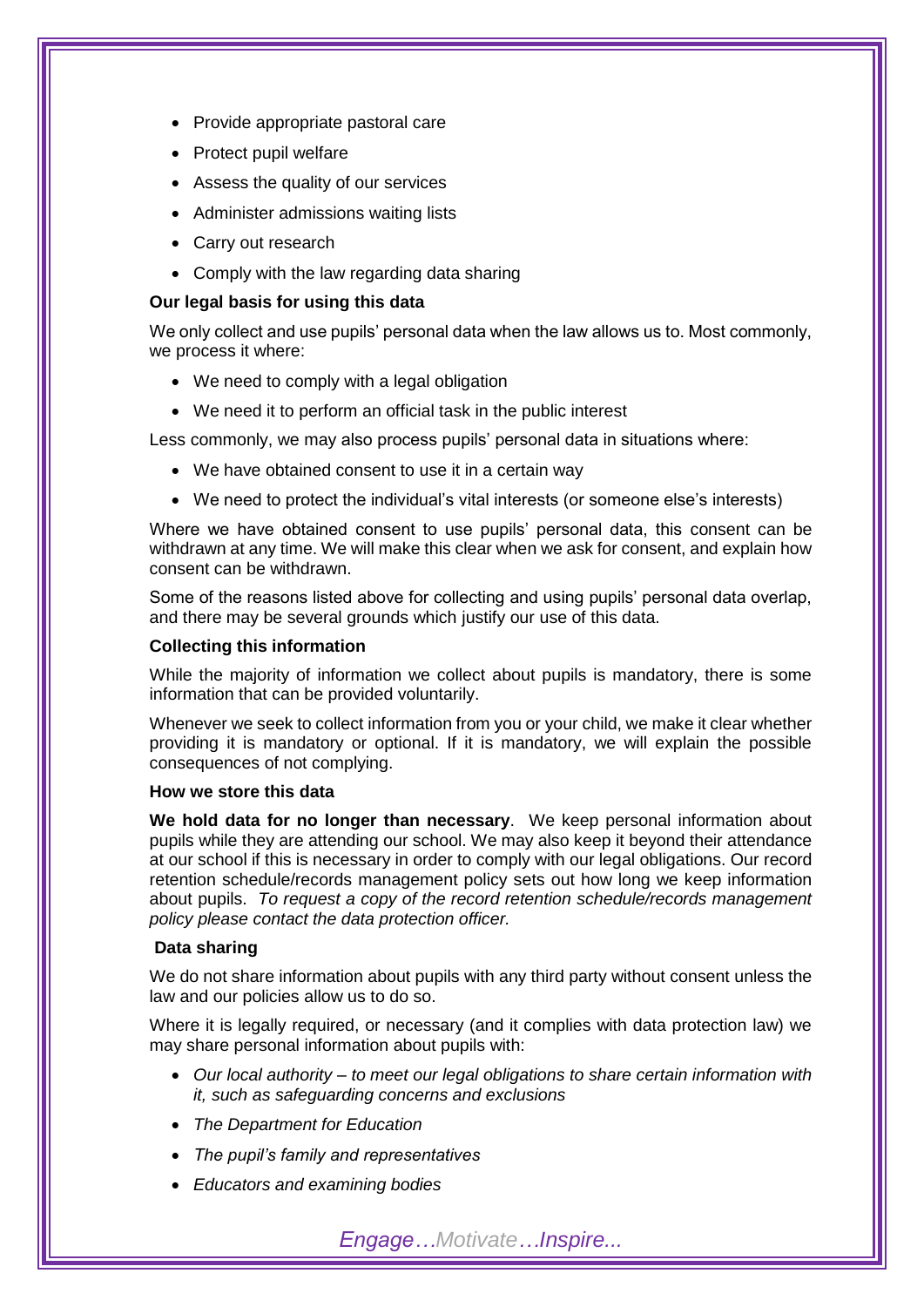- *Our regulator [specify as appropriate, e.g. Ofsted, Independent Schools Inspectorate]*
- *Suppliers and service providers – to enable them to provide the service we have contracted them for*
- *Financial organisations*
- *Central and local government*
- *Our auditors*
- *Survey and research organisations*
- *Health authorities including the school nurse.*
- *Security organisations*
- *Health and social welfare organisations*
- *Professional advisers and consultants*
- *Charities and voluntary organisations where appropriate*
- *Police forces, courts, tribunals*
- *Professional bodies*
- *Third party software suppliers (e.g. BSKB,*

#### **National Pupil Database**

We are required to provide information about pupils to the Department for Education as part of statutory data collections such as the school census.

Some of this information is then stored in the [National Pupil Database](https://www.gov.uk/government/publications/national-pupil-database-user-guide-and-supporting-information) (NPD), which is owned and managed by the Department and provides evidence on school performance to inform research.

The database is held electronically so it can easily be turned into statistics. The information is securely collected from education or wellbeing in England. Such organisations must agree to strict terms and conditions about how they will use the data.

The Department for Education may share information from the NPD with other organisations which promote children's education or wellbeing in England. Such organisations must agree to strict terms and conditions about how they will use the data.

For more information, see the Department's webpage on [how it collects and shares](https://www.gov.uk/data-protection-how-we-collect-and-share-research-data)  [research data.](https://www.gov.uk/data-protection-how-we-collect-and-share-research-data)

You can also [contact the Department for Education](https://www.gov.uk/contact-dfe) with any further questions about the NPD.

#### **Youth support services**

Once our pupils reach the age of 13, we are legally required to pass on certain information about them to Trafford local authority or youth support services provider in your area, as it has legal responsibilities regarding the education or training of 13-19 year-olds.

This information enables it to provide youth support services, post-16 education and training services, and careers advisers.

Parents/carers, or pupils once aged 16 or over, can contact our data protection officer to request that we only pass the individual's name, address and date of birth to [Trafford local authority or youth support services provider].

#### **Transferring data internationally**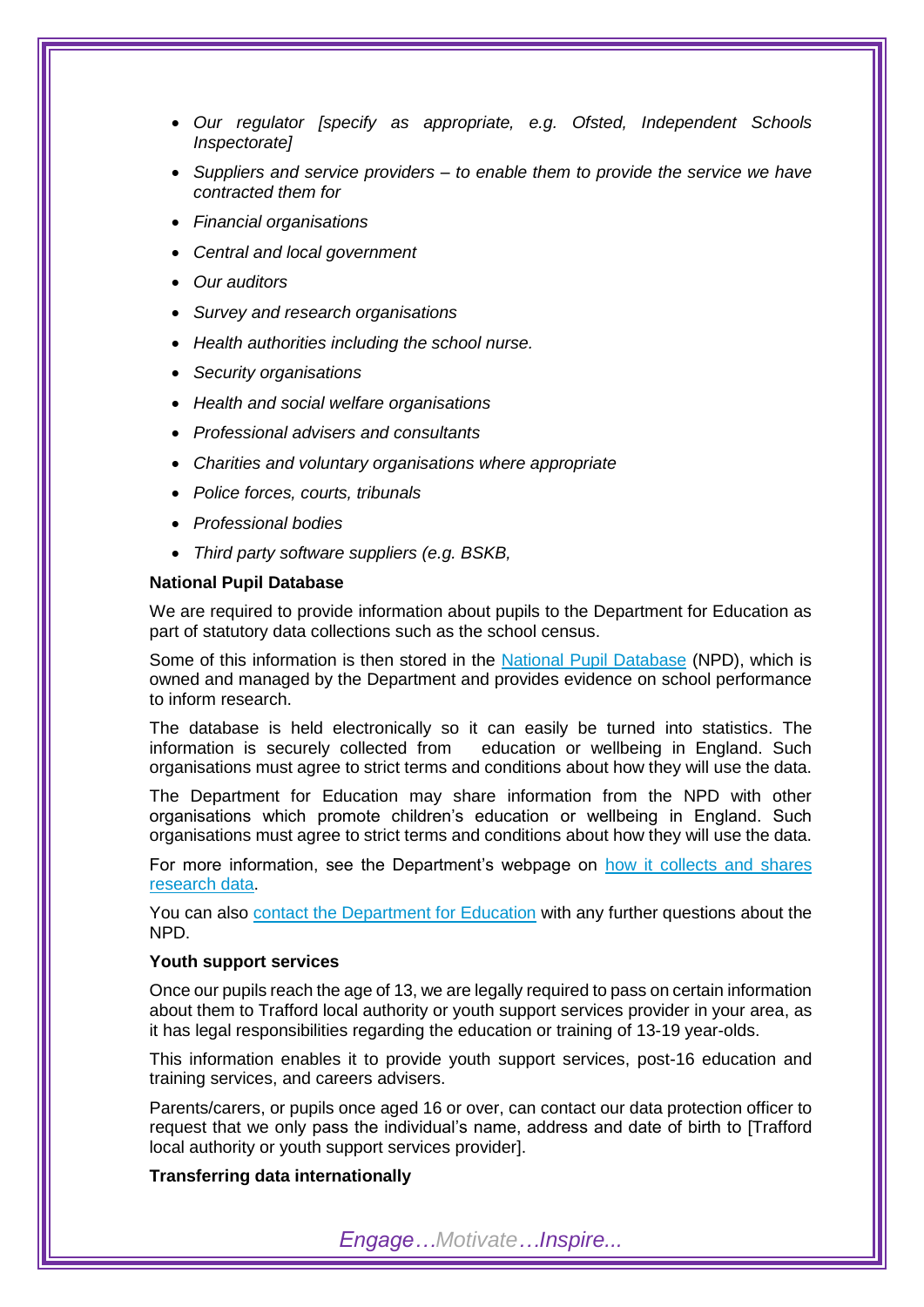Where we transfer personal data to a country or territory outside the European Economic Area, we will do so in accordance with data protection law.

#### **Parents and pupils' rights regarding personal data**

Individuals have a right to make a **'subject access request'** to gain access to personal information that the school holds about them.

Parents/carers can make a request with respect to their child's data where the child is not considered mature enough to understand their rights over their own data (usually under the age of 12), or where the child has provided consent.

If you make a subject access request, and if we do hold information about you or your child, we will:

- Give you a description of it
- Tell you why we are holding and processing it, and how long we will keep it for
- Explain where we got it from, if not from you or your child
- Tell you who it has been, or will be, shared with
- Let you know whether any automated decision-making is being applied to the data, and any consequences of this
- Give you a copy of the information in an intelligible form

Individuals also have the right for their personal information to be transmitted electronically to another organisation in certain circumstances.

If you would like to make a request please contact our data protection officer.

Parents/carers also have a legal right to access to their child's **educational record**. To request access, please contact Mrs. Susan Carlton , Data Protection Officer on 0161912 1479

#### **Other rights**

Under data protection law, individuals have certain rights regarding how their personal data is used and kept safe, including the right to:

- Object to the use of personal data if it would cause, or is causing, damage or distress
- Prevent it being used to send direct marketing
- Object to decisions being taken by automated means (by a computer or machine, rather than by a person)
- In certain circumstances, have inaccurate personal data corrected, deleted or destroyed, or restrict processing
- Claim compensation for damages caused by a breach of the data protection regulations

To exercise any of these rights, please contact our data protection officer.

#### **Complaints**

We take any complaints about our collection and use of personal information very seriously.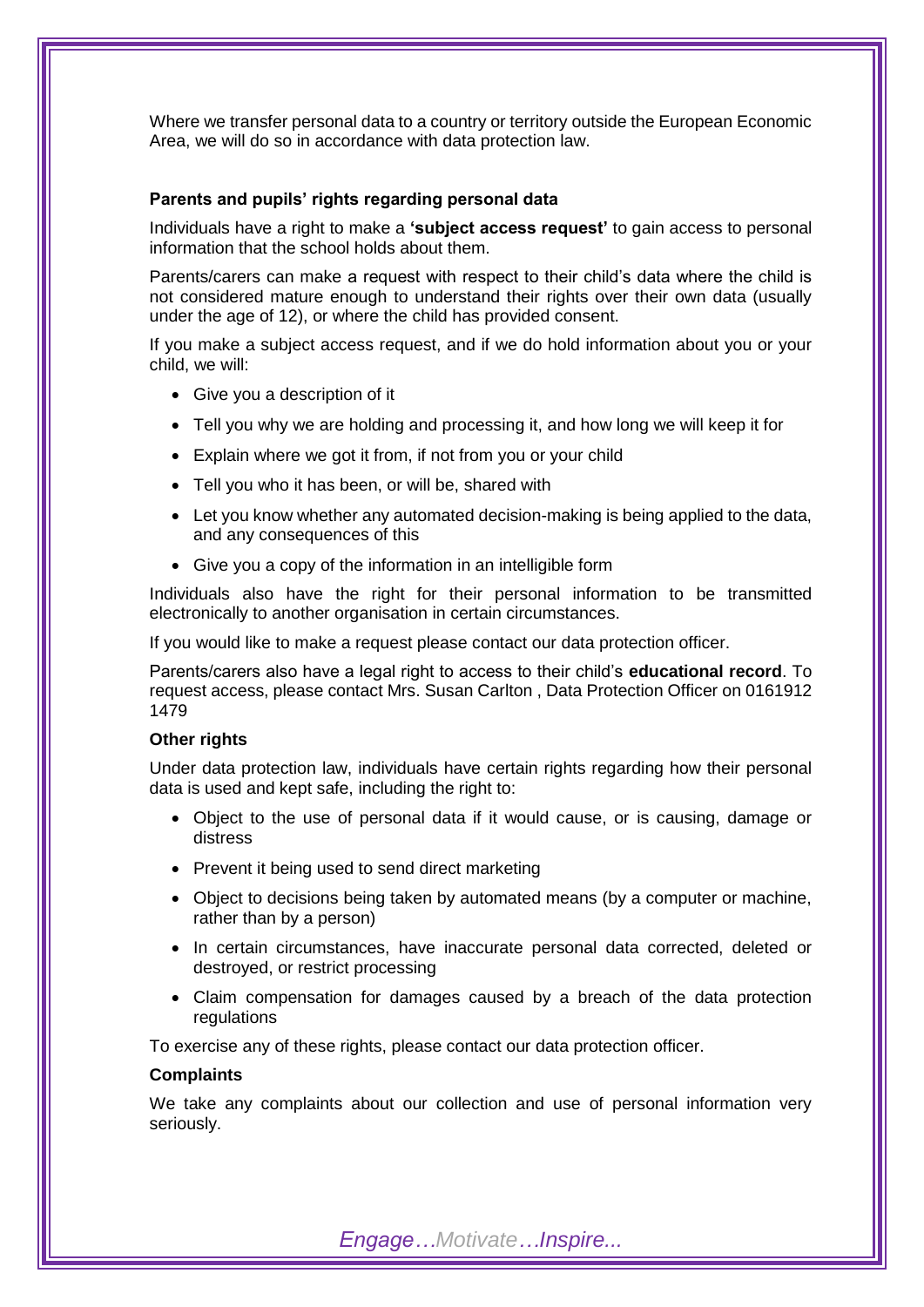If you think that our collection or use of personal information is unfair, misleading or inappropriate, or have any other concern about our data processing, please raise this with us in the first instance.

To make a complaint, please contact our data protection officer.

Alternatively, you can make a complaint to the Information Commissioner's Office:

- Report a concern online at<https://ico.org.uk/concerns/>
- Call 0303 123 1113
- Or write to: Information Commissioner's Office, Wycliffe House, Water Lane, Wilmslow, Cheshire, SK9 5AF

#### **Contact us**

If you have any questions, concerns or would like more information about anything mentioned in this privacy notice, please contact our **data protection officer**:

**Susan Carlton on 0161 912 1479.**

*This notice is based on the [Department for Education's model privacy notice](https://www.gov.uk/government/publications/data-protection-and-privacy-privacy-notices) for pupils, amended for parents and to reflect the way we use data in this school.*

#### **GDPR Privacy Notice - Parents/Carers Own Data**

#### **Re: changes to data protection law**

Under data protection law, individuals have a right to be informed about how the school uses any personal data that we hold about them. We comply with this right by providing 'privacy notices' (sometimes called 'fair processing notices') to individuals where we are processing their personal data.

This privacy notice explains how we collect, store and use personal data about you.

We, Trafford Alternative Education Provision, are the 'data controller' for the purposes of data protection law.

Our data protection officer is Susan Carlton (see 'Contact us' below).

#### **The personal data we hold**

Personal data that we may collect, use, store and share (when appropriate) about you includes, but is not restricted to:

- Contact details and contact preferences
- Bank details
- Photographs
- CCTV images captured in school

We may also collect, store and use information about you that falls into "special categories" of more sensitive personal data. This includes information about (where applicable):

- Characteristics, such as ethnicity, languages spoken and eligibility for certain benefits
- Family circumstances
- Physical and mental health, including medical conditions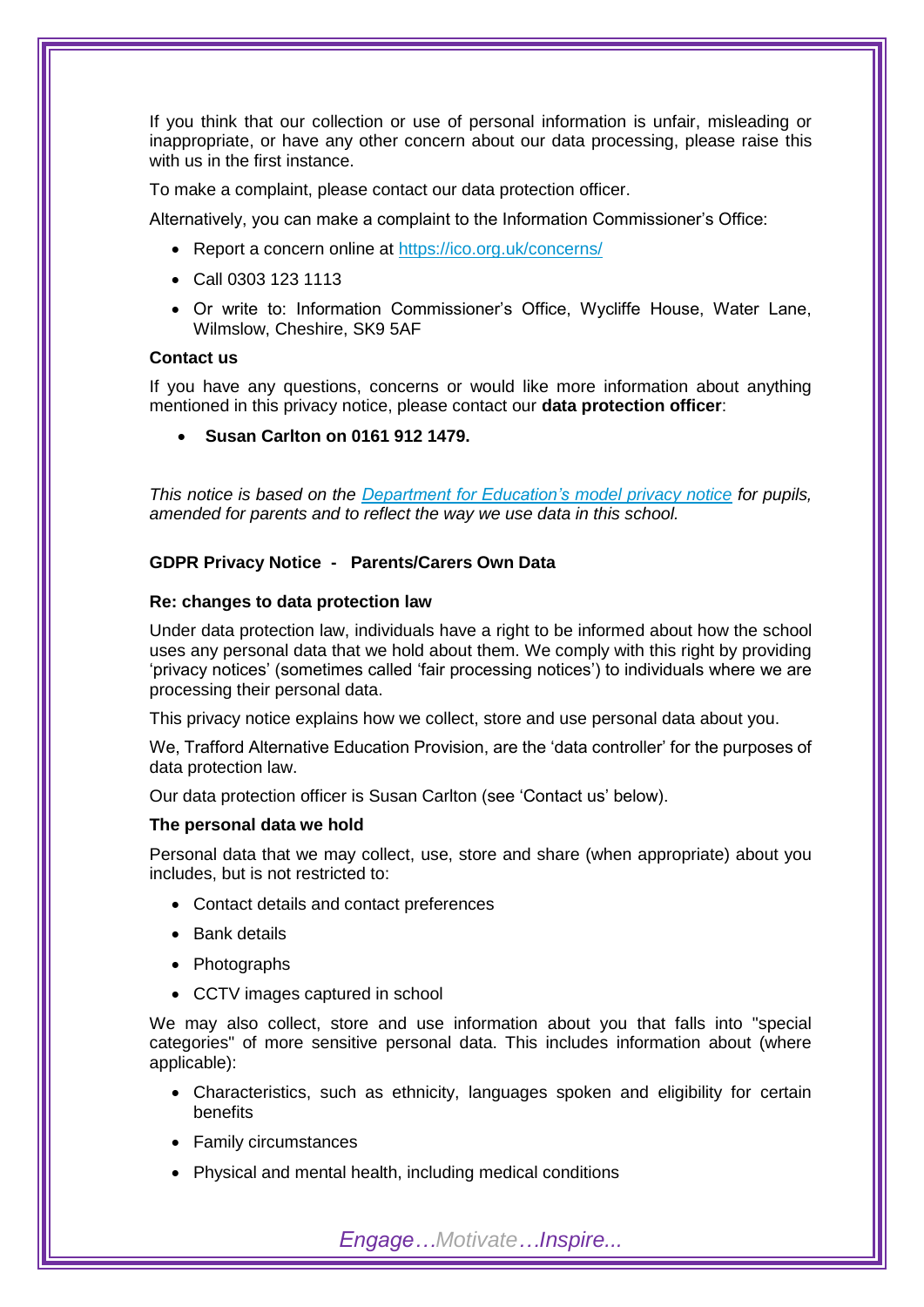• Support received, including care packages, plans and support providers

We may also hold data about you that we have received from other organisations, including other schools and social services.

#### **Why we use this data**

We use this data to:

- Report to you on your child's attainment and progress
- Keep you informed about the running of the school (such as emergency closures) and events
- Process payments for school services and clubs
- Provide appropriate pastoral care
- Protect pupil welfare
- Administer admissions waiting lists
- Assess the quality of our services
- Carry out research
- Comply with our legal and statutory obligations
- **Use of your personal data for marketing purposes**
- Where you have given us consent to do so, Trafford Alternative Education, incorporating Trafford High School and Trafford Medical Education may send you marketing information by email or text promoting school events, campaigns, charitable causes or services that may be of interest to you. You can withdraw consent or 'opt out' of receiving these emails and/or texts at any time by clicking on the 'Unsubscribe' link at the bottom of any such communication, or by contacting our data protection officer.

#### **Our legal basis for using this data**

We only collect and use your personal data when the law allows us to. Most commonly, we process it where:

- We need to comply with a legal obligation
- We need to perform an official task in the public interest
- We need to fulfil a contract we have entered into with you

Less commonly, we may also process your personal data in situations where:

- We have obtained consent to use it in a certain way
- We need to protect an individual's vital interests (protect their life)
- We have legitimate interests in processing the data
- Where you have provided us with consent to use your data, you may withdraw this consent at any time. We will make this clear when requesting your consent, and explain how you would go about withdrawing consent if you wish to do so.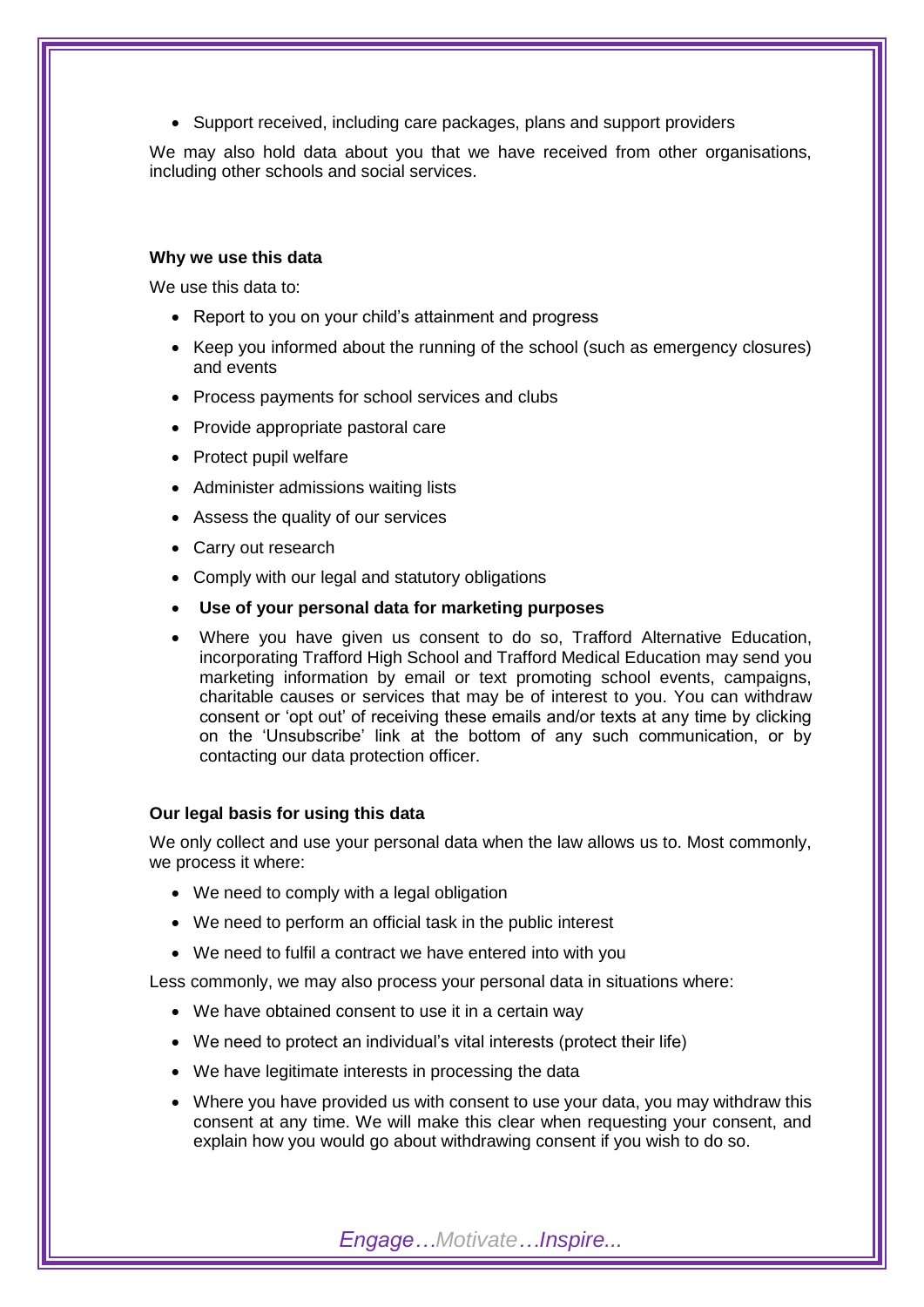Some of the reasons listed above for collecting and using your personal data overlap, and there may be several grounds which justify our use of your data.

#### **Collecting this information**

While the majority of information we collect about you is mandatory, there is some information that can be provided voluntarily.

Whenever we seek to collect information from you, we make it clear whether you must provide this information (and if so, what the possible consequences are of not complying), or whether you have a choice.

#### **How we store this data**

**We hold data for no longer than necessary**. We keep personal information about you while your child is attending our school. We may also keep it beyond their attendance at our school if this is necessary in order to comply with our legal obligations. Our record retention schedule/records management policy sets out how long we keep information about parents and carers.

#### **Data sharing**

We do not share information about pupils with any third party without consent unless the law and our policies allow us to do so.

Where it is legally required, or necessary (and it complies with data protection law) we may share personal information about you with:

- *Our local authority – to meet our legal obligations to share certain information with it, such as safeguarding concerns and information about exclusions*
- *Government departments or agencies*
- *Our regulator, [specify as appropriate, e.g. Ofsted, Independent Schools Inspectorate]*
- *Suppliers and service providers – to enable them to provide the service we have contracted them for*
- *Financial organisations*
- *Our auditors*
- *Survey and research organisations*
- *Health authorities*
- *Security organisations*
- *Health and social welfare organisations*
- *Professional advisers and consultants*
- *Charities and voluntary organisations*
- *Police forces, courts, tribunals*
- *Third party software suppliers (e.g. BSKB,*

#### **Transferring data internationally**

Where we transfer personal data to a country or territory outside the European Economic Area, we will do so in accordance with data protection law.

#### **Your rights**

**How to access personal information that we hold about you**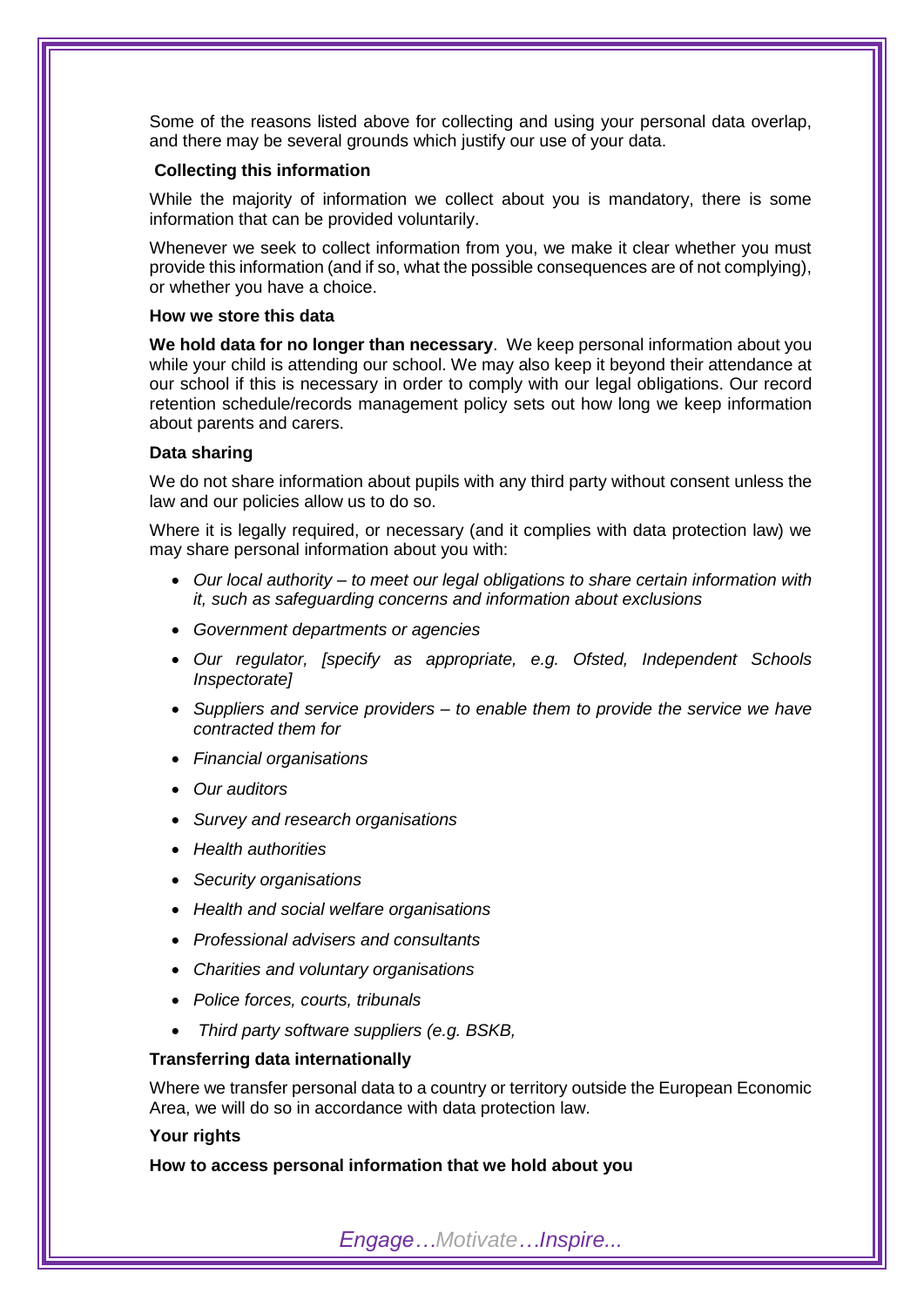Individuals have a right to make a 'subject access request' to gain access to personal information that the school holds about them.

If you make a subject access request, and if we do hold information about you, we will:

- Give you a description of it
- Tell you why we are holding and processing it, and how long we will keep it for
- Explain where we got it from, if not from you
- Tell you who it has been, or will be, shared with
- Let you know whether any automated decision-making is being applied to the data, and any consequences of this
- Give you a copy of the information in an intelligible form

You may also have the right for your personal information to be transmitted electronically to another organisation in certain circumstances.

If you would like to make a request, please contact our data protection officer.

#### **Your other rights regarding your data**

Under data protection law, individuals have certain rights regarding how their personal data is used and kept safe. You have the right to:

- Object to the use of your personal data if it would cause, or is causing, damage or distress
- Prevent your data being used to send direct marketing
- Object to the use of your personal data for decisions being taken by automated means (by a computer or machine, rather than by a person)
- In certain circumstances, have inaccurate personal data corrected, deleted or destroyed, or restrict processing
- Claim compensation for damages caused by a breach of the data protection regulations

To exercise any of these rights, please contact our data protection officer.

#### **Complaints**

We take any complaints about our collection and use of personal information very seriously.

If you think that our collection or use of personal information is unfair, misleading or inappropriate, or have any other concern about our data processing, please raise this with us in the first instance.

To make a complaint, please contact our data protection officer.

Alternatively, you can make a complaint to the Information Commissioner's Office:

- Report a concern online at<https://ico.org.uk/concerns/>
- Call 0303 123 1113
- Or write to: Information Commissioner's Office, Wycliffe House, Water Lane, Wilmslow, Cheshire, SK9 5AF

#### **Contact us**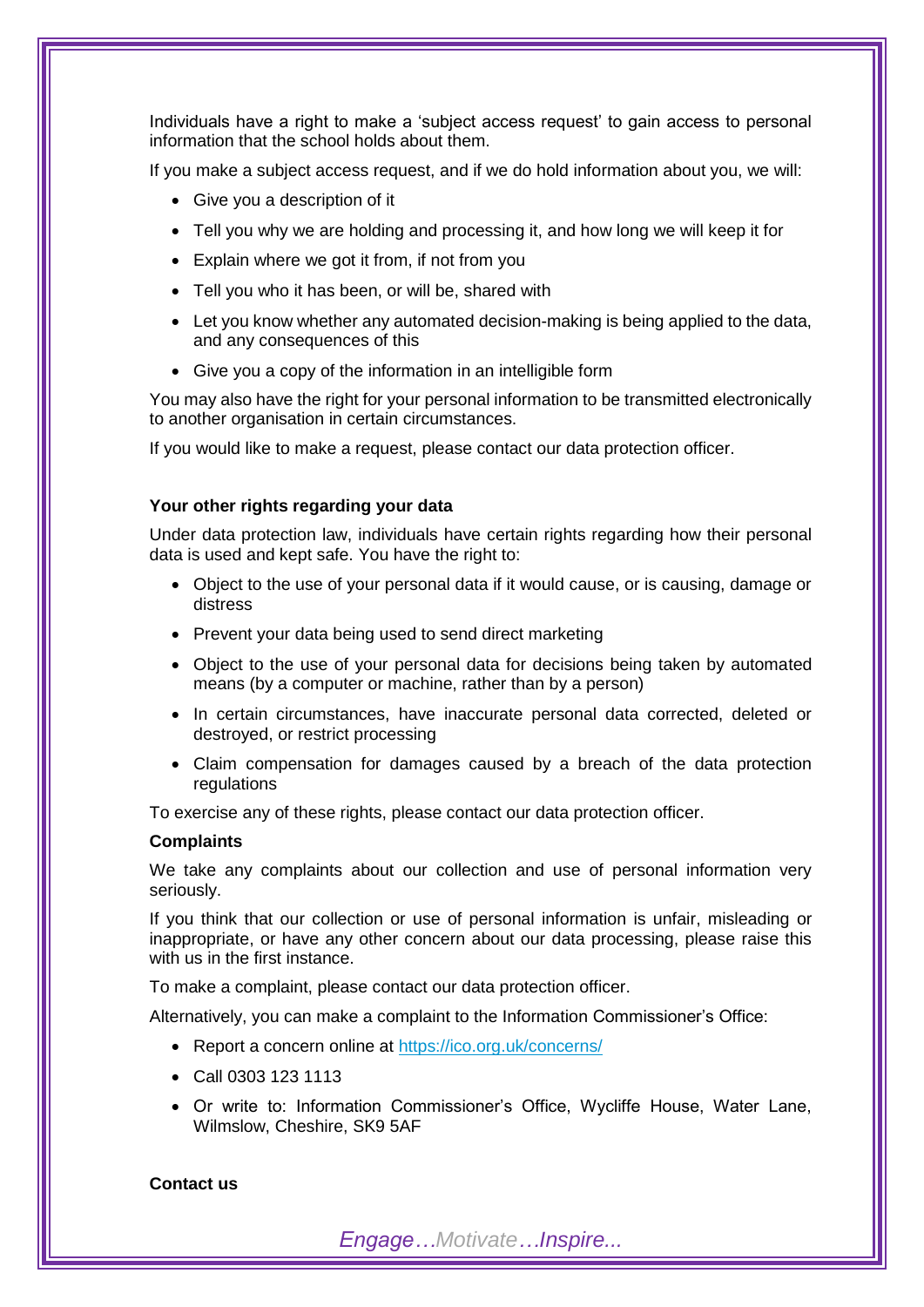If you have any questions, concerns or would like more information about anything mentioned in this privacy notice, please contact our **data protection officer**:

#### **Susan Carlton on 0161 912 1479.**

*This notice is based on the [Department for Education's model privacy notice](https://www.gov.uk/government/publications/data-protection-and-privacy-privacy-notices) for pupils, amended for parents and carers and to reflect the way we use data in this school*

#### **GDPR Privacy Notice - Students**

#### **Re: Changes to Data Protection Law**

You have a legal right to be informed about how our school uses any personal information that we hold about you. To comply with this, we provide a 'privacy notice' to you where we are processing your personal data.

This privacy notice explains how we collect, store and use personal data about you.

We, Trafford Alternative Education Provision are the 'data controller' for the purposes of data protection law.

Our data protection officer is Lynda Thompson (see 'Contact us' below).

#### **The personal data we hold**

We hold some personal information about you to make sure we can help you learn and look after you at school.

For the same reasons, we get information about you from some other places too  $-$  like other schools, the local council and the government.

This information includes:

- Your contact details
- Your test results
- Your attendance records
- Your characteristics, like your ethnic background or any special educational needs
- Any medical conditions you have
- Details of any behaviour issues or exclusions
- Photographs
- CCTV images

#### **Why we use this data**

We use this data to help run the school, including to:

- Get in touch with you and your parents when we need to
- Check how you're doing in exams and work out whether you or your teachers need any extra help
- Track how well the school as a whole is performing
- Look after your wellbeing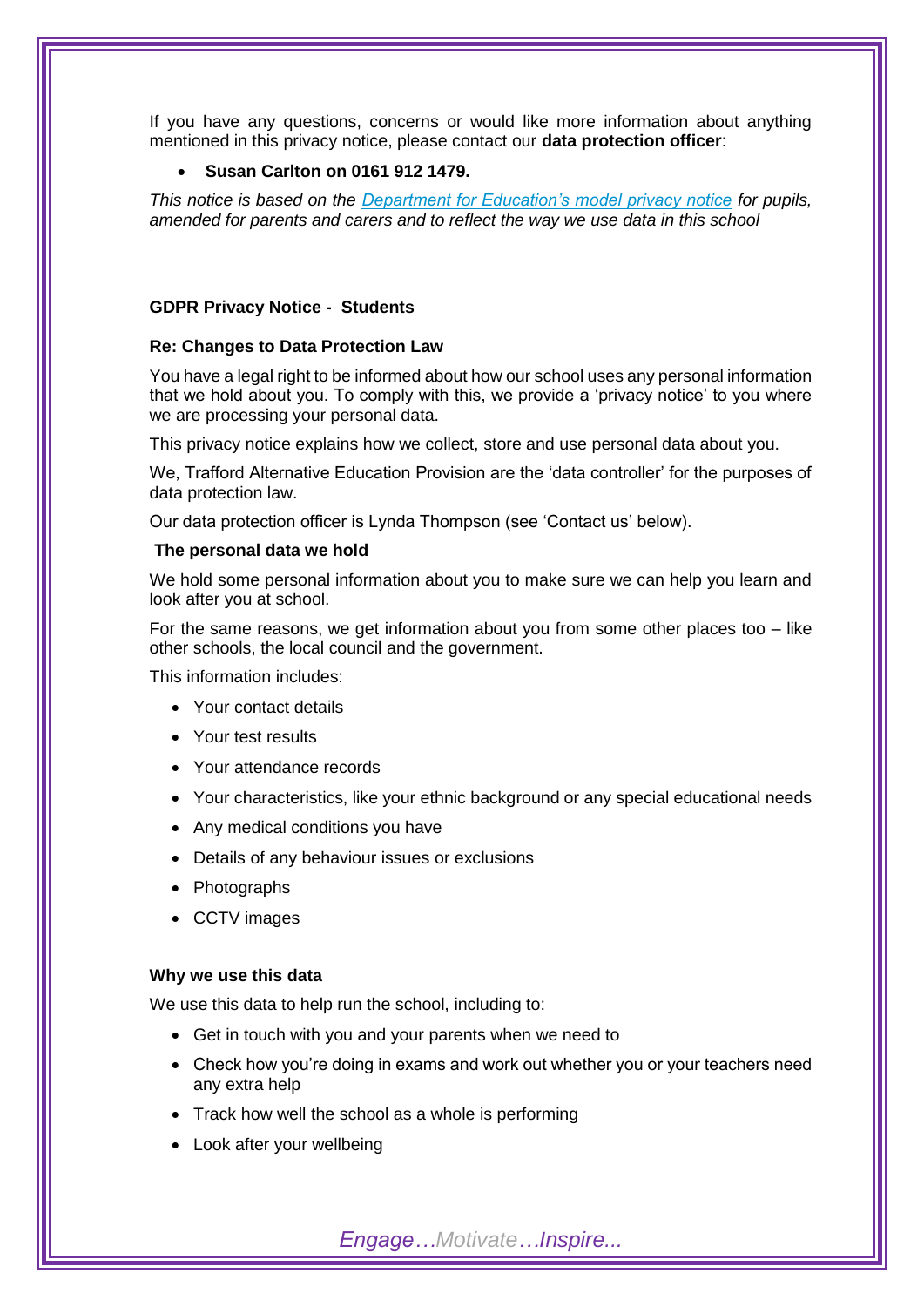#### **Our legal basis for using this data**

We will only collect and use your information when the law allows us to. Most often, we will use your information where:

- We need to comply with the law
- We need to use it to carry out a task in the public interest (in order to provide you with an education)

Sometimes, we may also use your personal information where:

- You, or your parents/carers have given us permission to use it in a certain way
- We need to protect your interests (or someone else's interest)

Where we have got permission to use your data, you or your parents/carers may withdraw this at any time. We will make this clear when we ask for permission, and explain how to go about withdrawing consent.

Some of the reasons listed above for collecting and using your information overlap, and there may be several grounds which mean we can use your data.

#### **Collecting this information**

While in most cases you, or your parents/carers, must provide the personal information we need to collect, there are some occasions when you can choose whether or not to provide the data.

We will always tell you if it's optional. If you must provide the data, we will explain what might happen if you don't.

#### **How we store this data**

We will keep personal information about you while you are a student at our school. We may also keep it after you have left the school, where we are required to by law.

We have a record retention schedule/records management policy which sets out how long we must keep information about students.

You may wish to refer instead to the *[Information and Records Management Society's](http://irms.org.uk/?page=schoolstoolkit&terms=%22toolkit+and+schools%22)  [toolkit for schools](http://irms.org.uk/?page=schoolstoolkit&terms=%22toolkit+and+schools%22) .*

#### **Data sharing**

We do not share personal information about you with anyone outside the school without permission from you or your parents/carers, unless the law and our policies allow us to do so.

Where it is legally required, or necessary for another reason allowed under data protection law, we may share personal information about you with:

- *Our local authority – to meet our legal duties to share certain information with it, such as concerns about students' safety and exclusions*
- *The Department for Education (a government department)*
- *Your family and representatives*
- *Educators and examining bodies*
- *Our regulator (the organisation or "watchdog" that supervises us), ([specify as appropriate, e.g. Ofsted, Independent Schools Inspectorate]*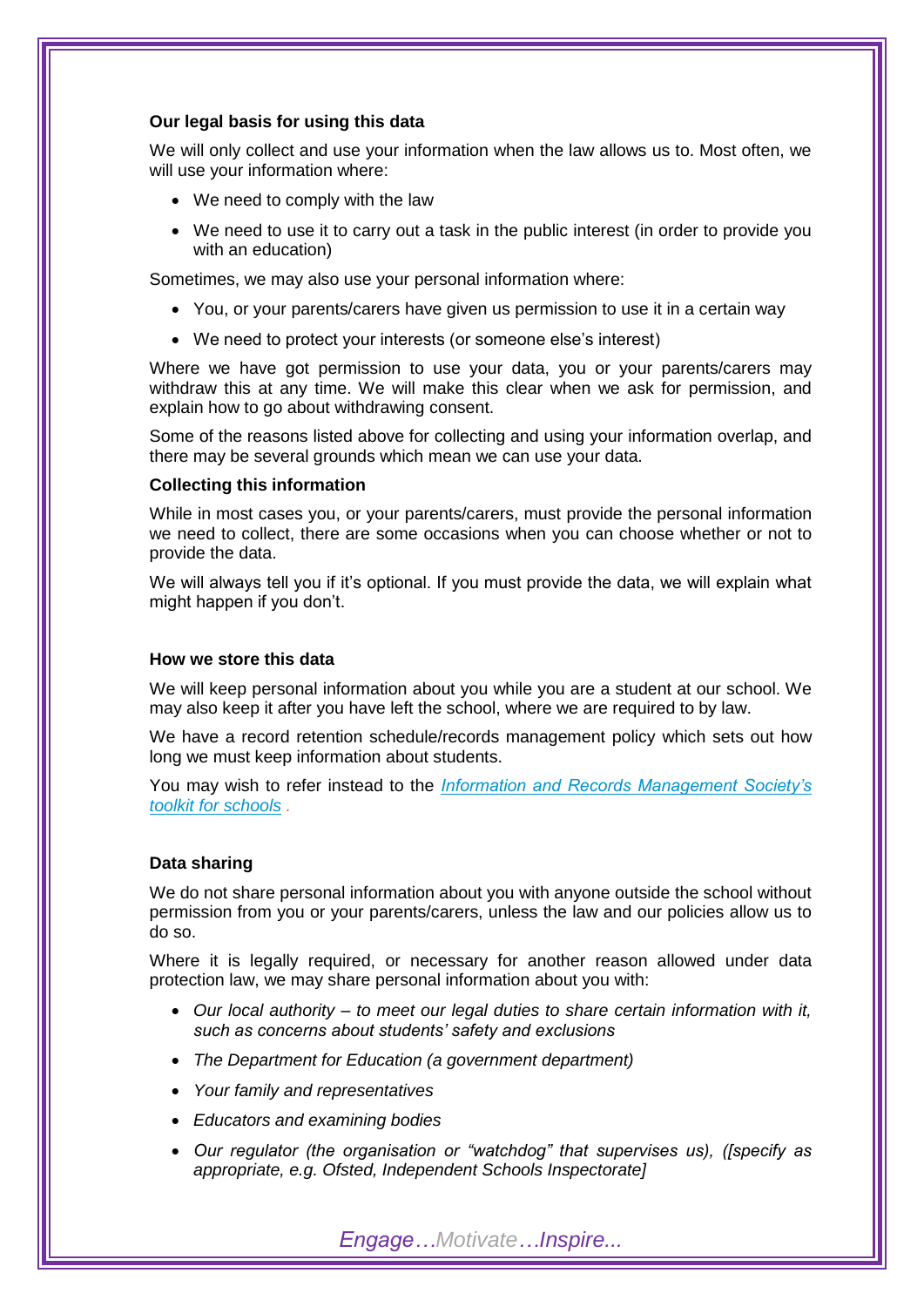- *Suppliers and service providers – so that they can provide the services we have contracted them for*
- *Financial organisations*
- *Central and local government*
- *Our auditors*
- *Survey and research organisations*
- *Health authorities*
- *Security organisations*
- *Health and social welfare organisations*
- *Professional advisers and consultants*
- *Charities and voluntary organisations*
- *Police forces, courts, tribunals*
- *Professional bodies*

# **National Student Database**

We are required to provide information about you to the Department for Education (a government department) as part of data collections such as the school census.

Some of this information is then stored in the [National Student Database,](https://www.gov.uk/government/publications/national-pupil-database-user-guide-and-supporting-information) which is managed by the Department for Education and provides evidence on how schools are performing. This, in turn, supports research.

The database is held electronically so it can easily be turned into statistics. The information it holds is collected securely from schools, local authorities, exam boards and others.

The Department for Education may share information from the database with other organisations which promote children's education or wellbeing in England. These organisations must agree to strict terms and conditions about how they will use your data.

You can find more information about this on the Department for Education's webpage on [how it collects and shares research data.](https://www.gov.uk/data-protection-how-we-collect-and-share-research-data)

You can also [contact the Department for Education](https://www.gov.uk/contact-dfe) if you have any questions about the database.

#### **Youth support services**

Once you reach the age of 13, we are legally required to pass on certain information about you to Trafford local authority or youth support services provider in your area, as it has legal responsibilities regarding the education or training of 13-19 year-olds.

This information enables it to provide youth support services, post-16 education and training services, and careers advisers.

Your parents/carers, or you once you're 16, can contact our data protection officer to ask us to only pass your name, address and date of birth to Trafford local authority or youth support services provider.

### **Transferring data internationally**

Where we share data with an organisation that is based outside the European Economic Area, we will protect your data by following data protection law.

# **Your rights**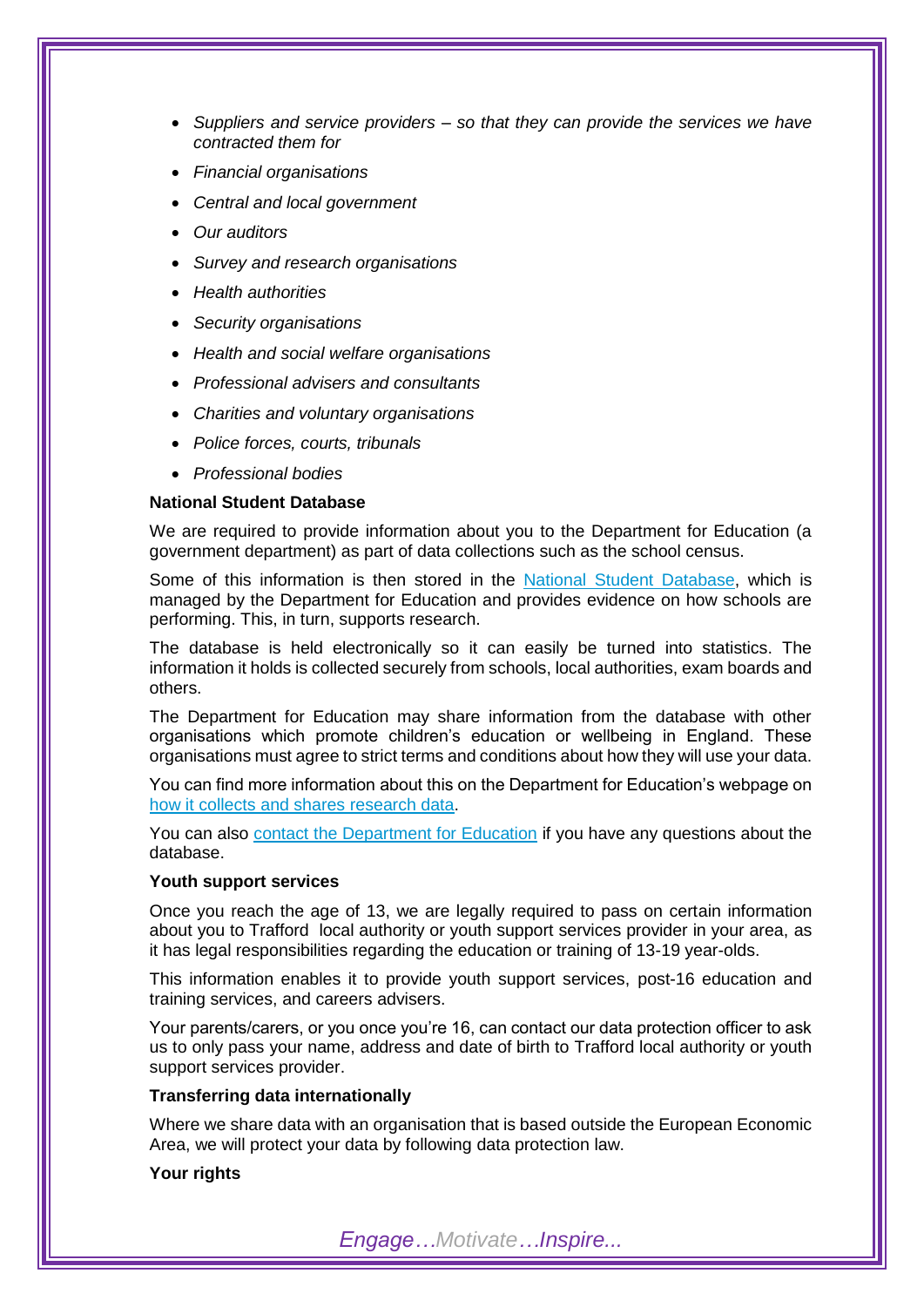#### **How to access personal information we hold about you**

You can find out if we hold any personal information about you, and how we use it, by making a **'subject access request'**, as long as we judge that you can properly understand your rights and what they mean.

If we do hold information about you, we will:

- Give you a description of it
- Tell you why we are holding and using it, and how long we will keep it for
- Explain where we got it from, if not from you or your parents
- Tell you who it has been, or will be, shared with
- Let you know if we are using your data to make any automated decisions (decisions being taken by a computer or machine, rather than by a person)
- Give you a copy of the information

You may also ask us to send your personal information to another organisation electronically in certain circumstances.

If you want to make a request please contact our data protection officer.

#### **Your other rights over your data**

You have other rights over how your personal data is used and kept safe, including the right to:

- Say that you don't want it to be used if this would cause, or is causing, harm or distress
- Stop it being used to send you marketing materials
- Say that you don't want it used to make automated decisions (decisions made by a computer or machine, rather than by a person)
- Have it corrected, deleted or destroyed if it is wrong, or restrict our use of it
- Claim compensation if the data protection rules are broken and this harms you in some way

#### **Complaints**

We take any complaints about how we collect and use your personal data very seriously, so please let us know if you think we've done something wrong.

You can make a complaint at any time by contacting our data protection officer.

You can also complain to the Information Commissioner's Office in one of the following ways:

- Report a concern online at<https://ico.org.uk/concerns/>
- Call 0303 123 1113
- Or write to: Information Commissioner's Office, Wycliffe House, Water Lane, Wilmslow, Cheshire, SK9 5AF

## **Contact us**

If you have any questions, concerns or would like more information about anything mentioned in this privacy notice, please contact our data protection officer:

**Lynda Thompson, Executive Headteacher**